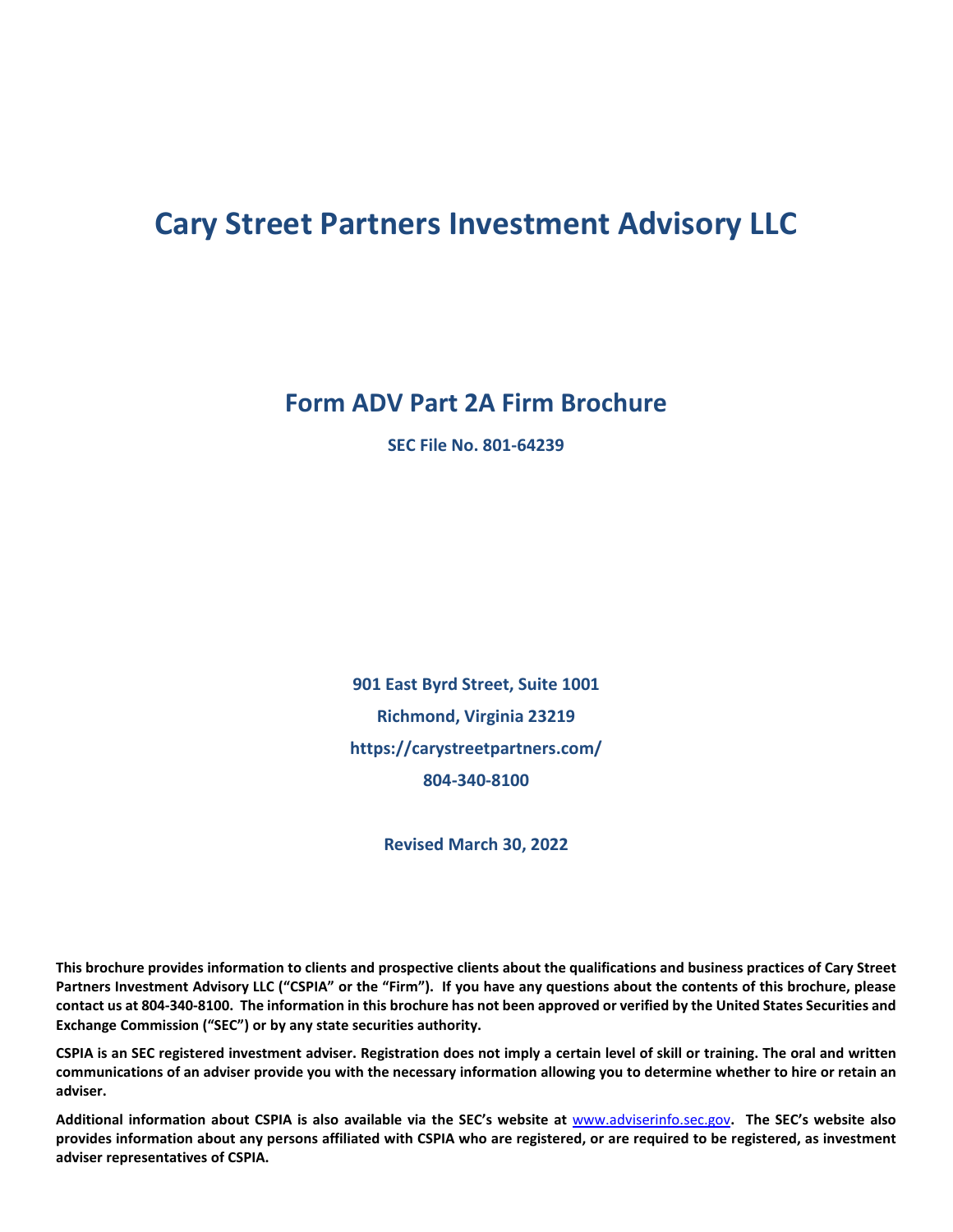### <span id="page-1-0"></span>**Item 2 Material Changes**

This Brochure, dated March 30, 2022, was prepared in accordance with SEC requirements and contains both changes and clarifications that are not deemed material, as well as the following material changes from CSPIA's last Brochure amendment filed on March 31, 2021.

#### *Item 4 - Advisory Business*

As of December 31, 2021, CSPIA had **\$1,872,733,664** in assets under management on a discretionary basis and **\$2,073,421,043** in assets under management on a non-discretionary basis.

#### *Corporate Changes*

Effective January 1, 2022, Walter Bayne was promoted from the position of Chief Operating Officer ("COO") to the position of President for the Firm, and Wesley Gallup took over Walter's position of COO from his former position as Deputy COO. In addition, certain updates have been made to Schedule A within CSPIA's Form ADV Part 1A in order to achieve consistency and to accurately reflect the control persons within the Firm.

#### *Services Offered*

On March 23, 2022, the Firm's affiliated advisory firm, Cary Street Partners Asset Management LLC ("CSPAM") launched the Fairlead Tactical Sector ETF ("TACK"). This is the first opportunity for CSPAM to serve as an Investment Adviser to a Registered Investment Company. In addition, Fairlead Strategies will serve as the fund's Subadviser. This fund is a diversified, actively managed exchange-traded fund ("ETF") that will invest in passive domestic equity sector ETFs and ETFs investing in gold and U.S. Treasuries.

In the past, we have offered or delivered information about our qualifications and business practices to clients on at least an annual basis. Pursuant to SEC rules, we will ensure that you receive a summary of any material changes to this and subsequent brochures within 120 days of the close of our business' fiscal year. As determined necessary, we will provide other ongoing disclosure information about material changes.

We will further provide you with a new brochure, as necessary, based on changes or additional information, at any time, without charge. Please contact CSPIA's Compliance Department at (804) 340-8100 or [info@carystreetpartners.com](mailto:info@carystreetpartners.com) to request our brochure. Our brochure is also available on our website at https://carystreetpartners.com/.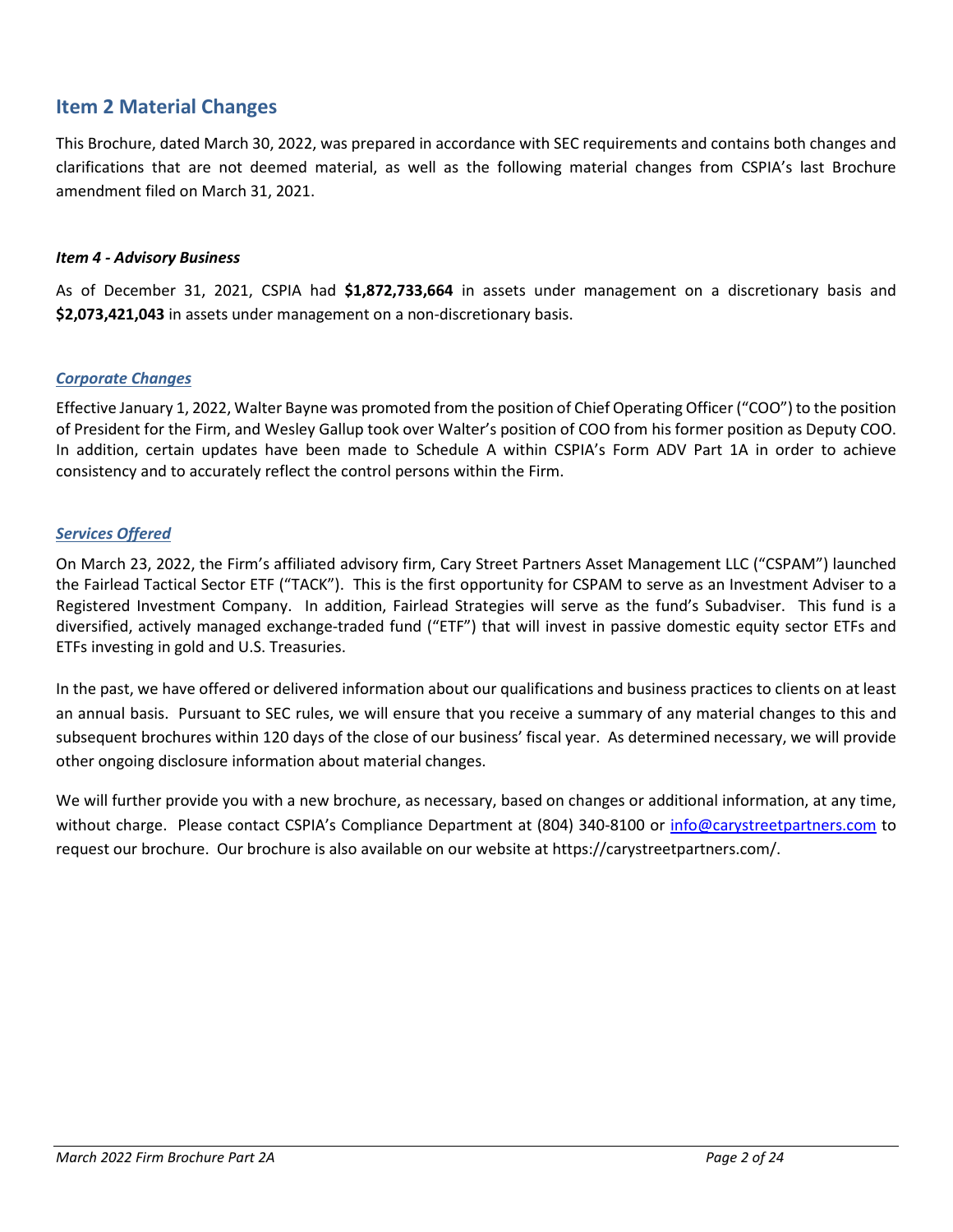# <span id="page-2-0"></span>**Item 3 Table of Contents**

### **Contents**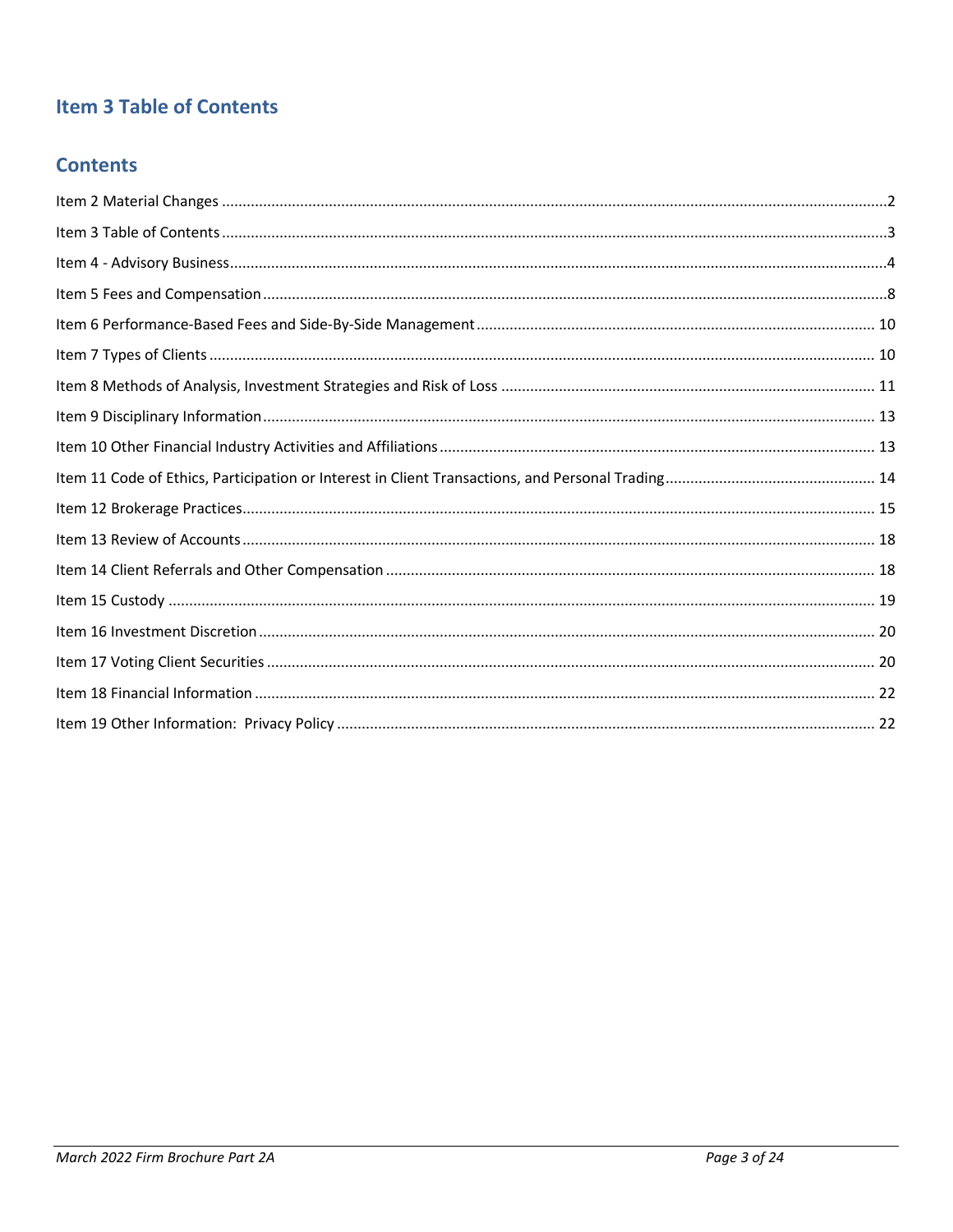### **Cary Street Partners: Mission Statement**

Cary Street Partners is committed to providing a higher standard for our clients, our advisors, and our employees by supporting true independence of thought and always putting the client at the center of everything we do.

### <span id="page-3-0"></span>**Item 4 - Advisory Business**

CSPIA was established on September 9, 2003 and is an SEC registered investment adviser. In addition, the Firm is a wholly owned subsidiary of Cary Street Partners Financial LLC ("CSPF"), formerly Luxon Financial LLC.

CSPIA provides individualized non-discretionary and discretionary advisory services to various categories of institutional and individual clients who wish to participate in financial planning, separately managed accounts ("SMA"), mutual funds, closed end funds, exchange-traded funds, annuities, fixed income, structured notes, and equities; or who want to invest in private equity funds or other alternative investment vehicles. As of December 31, 2021, CSPIA had **\$1,872,733,664** in assets under management on a discretionary basis and **\$2,073,421,043** in assets under management on a non-discretionary basis.

All services described in this brochure begin with a consultation between you and a CSPIA Investment Adviser Representative ("Advisor", "Financial Advisor", or "FA") to review your investment objectives, financial situation, and risk tolerance. Depending on the investment program, you are asked to complete a Client Profile to document the results of this assessment. After review of your profile, working with the FA, you will determine which program is appropriate for your needs.

Your FA will provide advisory services that generally include allocation of assets among different classes, portfolio diversification, managing portfolio risk, portfolio monitoring and evaluation, investment policy statement development, manager search and recommendation, financial planning, and other general economic and financial topics. Your FA will construct a portfolio of securities based on your individual needs, risk tolerance and investment objectives. Account supervision is guided by the stated objectives of the client (*e.g.,* maximum capital appreciation, growth, etc.), and all managed accounts will be maintained with an independent qualified custodian. Certain investment programs, whether offered directly through CSPIA or through a Third-Party Platform, offer investment products or utilize Sub-Managers affiliated with CSPIA.

CSPIA does not generally provide legal or accounting services, so no portion of your consultation with your CSPIA Advisor should be interpreted as legal or accounting advice. At a client's request, CSPIA will provide professional references in legal, accounting, and other associated areas. In the past, we did have an affiliate who provided tax preparation services—Riverstone Business Advisory Services, Inc.—but that business is no longer affiliated with CSPIA.

### **Services Offered**

CSPIA offers various services to clients through its advisory programs based on individual client needs including financial planning, and recommendations for separately managed accounts ("SMA"), mutual funds, closed end funds, exchange-traded funds, annuities, fixed income, structured notes, equities, private equity funds, and other alternative investment vehicles.

### **Types Of Advisory Services**

#### *Wrap Fee Programs*

**Cary Street Partners FA Directed Program ("FA Directed Program"):** CSPIA is the sponsor of the Cary Street Partners FA Directed Wrap Program which provides investment management services on a discretionary basis to each client. Our wrap fee program allows you to pay a single fee that covers advisory services, trade execution, custody, and other standard brokerage and investment services. Each FA develops well-diversified portfolios designed to match the client's financial goals, needs, risk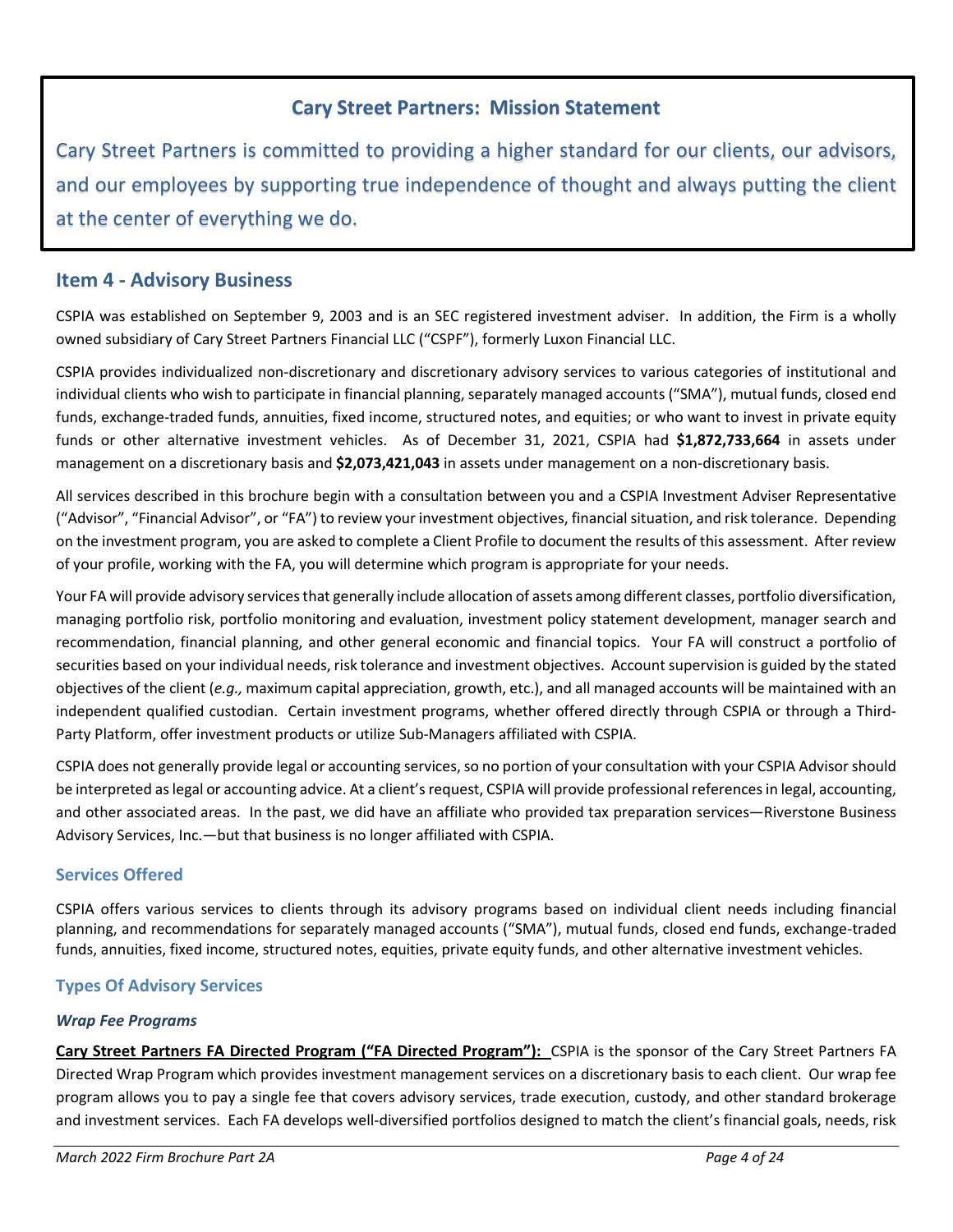tolerance and financial situation. Your FA will recommend that you establish account(s) at Wells Fargo, Charles Schwab, TD Ameritrade, Raymond James or another qualified custodian offering this type of wrap program pricing. Ultimately, though, it is your decision to custody assets with one of these or another qualified custodian of your choosing. CSPIA is independently owned and operated and not affiliated with Wells Fargo, Charles Schwab, TD Ameritrade, Raymond James or any other qualified custodian.

For certain FA Directed wrap fee programs custodied at Wells Fargo, the provisions of our FA Directed program are based on and related to certain wrap fee programs offered by Wells Fargo Advisors ("WFA"). CSPIA has an agreement with WFA, pursuant to which WFA provides advisory and/or other services with respect to certain wrap fee programs ("WFA Programs") which are related to the Cary Street Partners FA Directed program. Although WFA provides certain services to our FA Directed wrap clients where Wells Fargo is custodian, WFA's policy is to have CSPIA and their other correspondent firms maintain the role of Sponsor. In addition to the Cary Street Partners Wrap Fee Brochure, please review the appropriate WFA Disclosure Brochure (Form ADV Part 2A Firm Brochure and Wrap Fee Brochure) for a complete description of the services, fees and account minimums for these wrap fee programs. Clients will receive those WFA wrap fee program brochures directly from Wells Fargo.

The benefits under a wrap fee program depend, in part, upon the size of the account, the costs associated with managing the account, and the frequency or type of securities transactions executed in the account.

- For example, a wrap fee program is not suitable for all accounts, including, but not limited to, accounts holding primarily, and for any substantial period of time, cash or cash equivalent investments, fixed income securities or notransaction-fee mutual funds, or any other type of security that can be traded without commissions or other transaction fees.
- In order to evaluate whether a wrap (or bundled) fee arrangement is appropriate for you, you should compare the agreed-upon Wrap Program Fee and any other costs associated with participating in our Wrap Fee Program with the amounts that would be charged by other advisers, broker-dealers, and custodians, for advisory fees, brokerage and execution costs, and custodial services comparable to those provided under the Wrap Fee Program.

*Cary Street Partners Asset Management LLC Programs***:** Cary Street Partners Asset Management LLC ("CSPAM") and CSPIA are affiliated entities and wholly owned subsidiaries of CSPF. CSPAM provides investment strategy services and is the Portfolio Manager of various wrap fee programs, each sponsored by various unaffiliated third-party registered investment advisers. Please review the CSPAM Disclosure Brochure (Form ADV Part 2A Firm Brochure) for a complete description of its services, fees and account minimums regarding its wrap fee programs, and other CSP Global programs offered by CSPAM.

CSPAM manages specific investment strategies in wrap fee programs for both non-discretionary Model and discretionary Wrap Account programs sponsored by unaffiliated financial institutions similar to its management of the same strategies implemented in its CSP Global portfolios for example. In both the Wrap Account/Model programs however, CSPAM personnel primarily support the financial institution sponsoring the wrap program ("Sponsor") and not the actual underlying client. There are fundamental differences between a Wrap Account and Model program. In a traditional Wrap Account program, a client selects the Sponsor. The Sponsor will work with the client to select an approved discretionary investment adviser, like CSPAM, for a particular investment strategy.

From time to time, the Sponsor will communicate any specific client needs/requests to CSPAM, and CSPAM will evaluate for reasonableness within the strategy. CSPAM relies on the Sponsor to gather the necessary information and assess the suitability of its investment style to the individual needs and financial situation of a Wrap Account client. For Wrap Accounts, CSPAM exercises investment discretion and delivers buy/sell instructions to the Sponsor's platform. The Sponsor is responsible for execution of each transaction in the client accounts.

Under the Model programs, depending on the model, the Sponsor or its designated representative, sometimes referred to as an "overlay manager," exercises investment discretion and executes each client's portfolio transactions based on the Sponsor's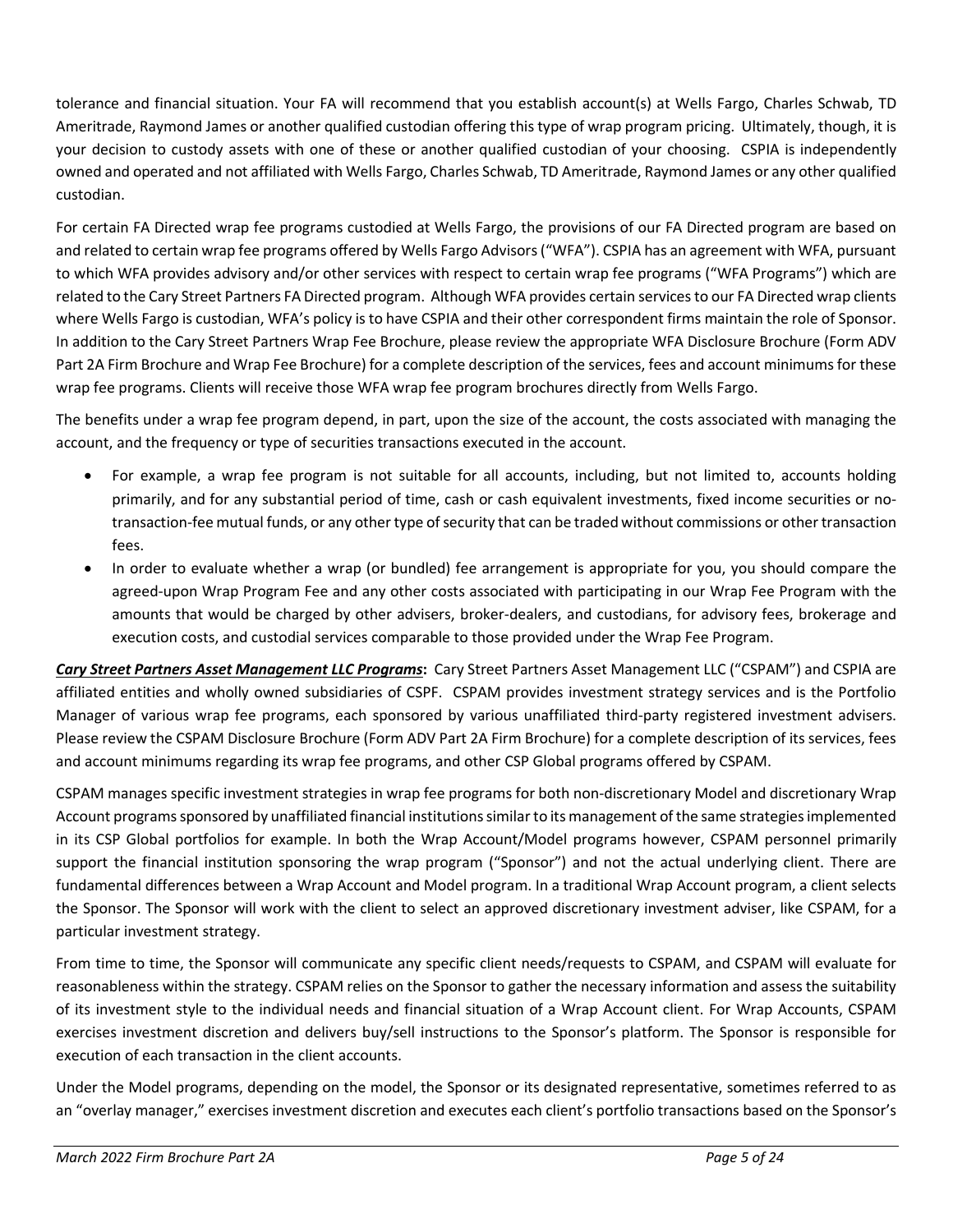own investment judgment. CSPAM does not tailor the model portfolio to the individual needs of any program client. CSPAM does not evaluate suitability for clients in a Model program.

In both types of wrap Sponsored programs, the Sponsor provides a bundle of services for a single fee. Typically, this bundle of services includes the review and monitoring of selected investment advisers approved in the program, performance evaluation of the adviser, execution of the client's portfolio transactions, custodial services of the client's assets and payment of CSPAM's advisory fee and other fees charged in the Sponsor's program.

### *Financial Planning*

CSPIA offers financial planning and consulting services to both prospective and existing clients. Your FA will obtain pertinent information about you and use the information as a basis for their recommendations, which generally include, but are not limited to, topics such as insurance, tax and cash flow needs, retirement, investments, education needs, and estate planning. Such financial planning recommendations can be implemented, at your sole discretion, with the professional consultants of your choosing (including your broker, accountant, attorney, etc.).

CSPIA offers three (3) types of financial planning services:

- Hourly Financial Consultation: Advisor will provide financial consulting services on an hourly basis. The Adviser's hourly fee will be mutually agreed upon by the Advisor and the Client.
- Specific Financial Planning: The Advisor will review all pertinent data provided by the Client, objectives, and mutually agreed upon assumptions and will prepare analysis limited to the topics selected by the Client. The Advisor will provide written reports of all relevant analyses and recommendations to assist the Client with specific financial planning needs.
- Comprehensive Financial Planning: After a review of all pertinent Client provided data and objectives and mutually agreed upon assumptions, the Adviser will analyze the Client's financial situation including, but not limited to: net worth (assets and liabilities), corporate benefits, cash flow strategies (current and projected), retirement planning, risk management, investment portfolio, specific financial needs as determined by the client, and tax and estate planning considerations. Upon completion of the analysis, the Advisor will make recommendations including suggested strategies to achieve the Client's stated objectives. The Advisor will provide the Client with a written report of all relevant analyses and recommendations.

#### *Retirement Planning Services*

CSPIA offers advisory services for 401(k), profit sharing, non-qualified deferred compensation and retirement plans that are subject to the Employee Retirement Income Security Act of 1974 ("ERISA"), as amended, and other employee retirement plans not subject to ERISA.

#### **Investment Adviser 3(21) Fiduciary Services.**

CSPIA will serve as a "fiduciary" within the meaning of Section 3(21) of ERISA and provide non-discretionary advice with respect to the Assets and/or Accounts in the Plan ("Non-Discretionary Services").

#### **Investment Manager 3(38) Fiduciary Services.**

CSPIA will serve as an "investment manager" and a "fiduciary" within the meaning of Section 3(38) of ERISA with respect to accounts in the Plan. As an Investment Manager to the Plan, we will provide, in addition to services provided as an Investment Advisor 3(21), services such as Investment Management, selection of Qualified Default Investment Alternatives, and assist in the creation of an Investment Policy Statement.

Neither CSPIA nor any of its FAs will be responsible for rendering any legal, accounting or actuarial advice to any employee or employer.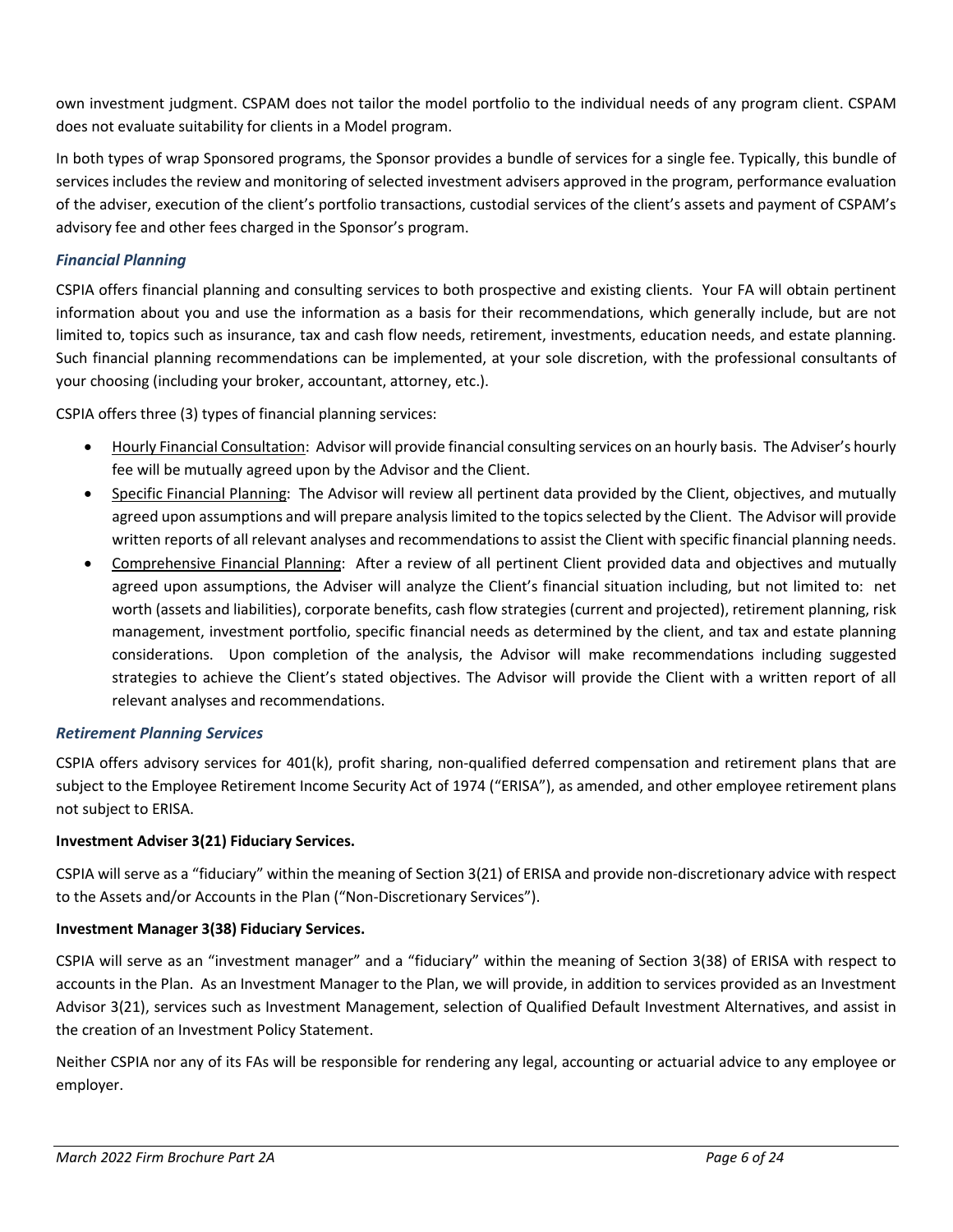#### *Lending Services*

#### *Margin Loans*

CSPIA, in conjunction with our affiliate broker-dealer Cary Street Partners LLC ("CSP"), loans money through the custodian for the purpose of purchasing and trading in securities to any of its clients who custody their assets in a margin account held through the custodian. A margin account is also required when trading certain option strategies, short-selling securities and for other types of securities transactions. CSPIA/CSP and the custodian only extend such credit to clients pursuant to a margin account agreement with CSP and the custodian. Margin loans are not available to retirement or custodial accounts. There is no repayment schedule for a margin loan, and the principal can be repaid at the client's convenience. However, monthly interest charges will accrue on the balance.

Note also that CSP charges an asset-based fee based on the AUM in a client's account(s). Using margin to purchase additional securities in an advisory account will increase the asset-based fee, with no deduction in consideration of the margin debt on the account.

#### *Non-Purpose Loans*

CSPIA/CSP offer securities-backed lines of credit ("SBLOC") to clients who custody their assets through Wells Fargo Clearing Services ("WFCS"). SBLOCs are non-purpose loans, which means the proceeds of the loan cannot be used to purchase, carry or trade securities. The loan proceeds can be used for almost any other purpose, including without limitation, home renovations, real estate purchases, tax bills, debt consolidation, private business opportunities and unexpected personal expenses.

SBLOCs are collateralized by eligible and fully-paid-for stocks, mutual funds, bonds and other securities held in a client's account or an account of another person or entity willing to guaranty the loan. Because an SBLOC cannot be used to purchase or trade securities, a client is able to borrow more against certain securities than is permitted through a margin account. However, accounts pledged as collateral for non-purpose loans must be "cash accounts" and cannot have margin loan privileges.

The SBLOC must be repaid even if the residual value of the securities in the account is insufficient. The interest rates on the SBLOC are adjustable and the annual rate of interest will change without prior notice to the client, in accordance with changes in the base rate provided by WFCS and due to tiering changes in loan balances.

A SBLOC has the effect of magnifying any profit or loss of the assets in the collateralized account. A client can lose more money than deposited in the account. If the value of the securities in the collateralized account decline to the point where they no longer meet the minimum equity value required for the collateral, WFCS has the right to make a maintenance call, requiring the client to deposit more cash or qualified securities into the account or, without contacting the client, forcing a sale of the securities in the account in order to meet the maintenance call. The sale of such securities to meet a maintenance call can also create tax liabilities, by incurring significant capital gains on low-cost basis securities in the account.

### *Lending Incentives and Conflicts of Interest*

CSPIA and your Advisor will have an incentive to recommend borrowing money on a client account and pledging the assets as collateral through CSP. Both CSPIA and CSP are under common ownership and control, and CSP sets the interest rates on which your margin account or SBLOC will be charged. A portion of the interest charged on the outstanding balance of your margin loan or SBLOC will be paid to CSP and solely with respect to an SBLOC, to your Advisor. Additionally, for margin loans, the purchase of securities in the account will result in increased asset-based fees, which provides an incentive for your Advisor to recommend the use of margin.

An interest rate can be individually negotiated instead of based on the WFCS base rate, and certain negotiated rates have an expiration date, after which CSPIA/CSP can change your rate, without giving you any prior notice of the change, based on factors determined by CSPIA/CSP, in our sole discretion, including without limitation the account activity and our overall business relationship.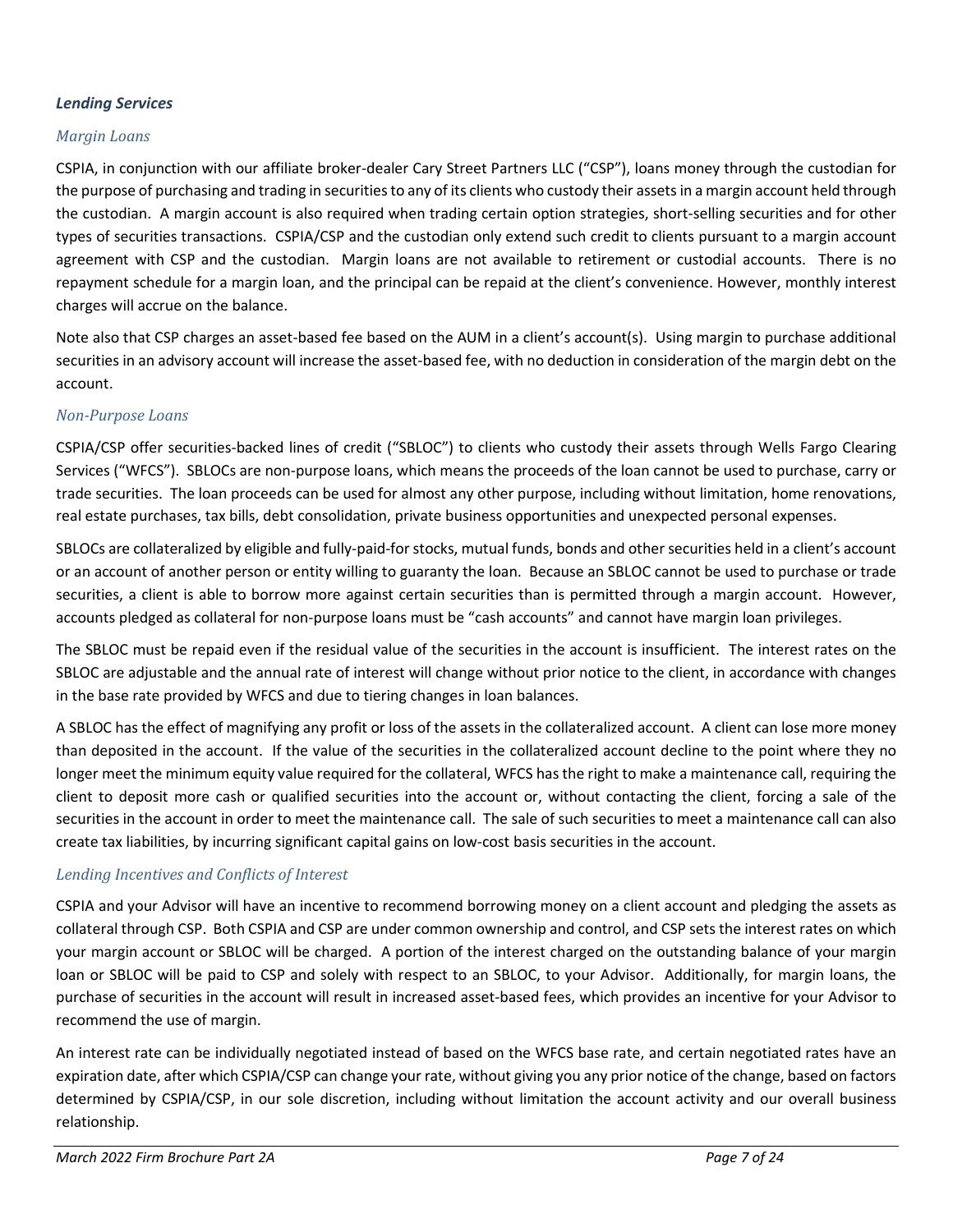### <span id="page-7-0"></span>**Item 5 Fees and Compensation**

CSPIA will be paid a fee for its services as described in the Fee Schedule of the Investment Advisory Agreement and in the sample fee schedule below. The fee schedule is always negotiable and can be amended at any time by mutual agreement of the Client and CSPIA.

We typically charge an annual investment advisory fee based upon a percentage (%) of the fair market value of assets placed under our management. The annual fee is paid either quarterly in advance or quarterly in arrears ("standard quarterly fee"), as described in the Fee Schedule of the Investment Advisory Agreement. The following is a sample fee schedule provided for illustrative purposes, however actual fee schedules will vary by client and are negotiable.

| <b>Asset Value</b>          | <b>Annualized Fee Percentage</b> |
|-----------------------------|----------------------------------|
| First \$500,000             | 1.25%                            |
| \$500,001 - \$1,000,000     | 1.00%                            |
| \$1,000,001 - \$3,000,000   | 0.85%                            |
| \$3,000,001 - \$5,000,000   | 0.75%                            |
| \$5,000,001 - \$10,000,000  | 0.65%                            |
| \$10,000,001 - \$25,000,000 | 0.50%                            |
| \$25,000,001 or more        | Negotiable                       |

Depending on the client relationship, we sometimes agree to "household" certain client accounts for purposes of fee calculation. For accounts payable in advance, should eligible cash flows in excess of \$50,000 in aggregate per day be added or withdrawn from an account between billing periods, a pro-rated flow fee or flow rebate, respectively, will be processed in addition to the standard quarterly fee and will be calculated based on the amount of inflows or outflows using the effective fee rate for the current quarter. No fee adjustment will be made during any fee period for appreciation or depreciation in the value of the assets in the account during that period.

The Investment Advisory Agreement will include a list of specific services provided to the client and the agreed upon fee structure. Fees and how they are charged are negotiable. At our sole discretion, we sometimes charge a lesser investment advisory fee or waive fees entirely depending on client circumstances. Due to business acquisitions and legacy agreements, fee schedules will vary among clients and fees can be calculated in a different manner. Finally, CSPIA can sometimes assess fee minimums, and certain flat or fixed fee pricing arrangements which sometimes exceed 2% of the total assets under management and are higher than fees charged by certain other advisers that provide the same or similar services.

### **Wrap Fee Programs**

In most cases, the wrap fee program fees are negotiable. However, certain Wells Fargo Advisors ("WFA") wrap fee programs will have household minimums that cannot be waived or negotiated. CSPIA has an agreement with Wells Fargo Clearing Services, LLC, also known as WFA, pursuant to which WFA provides advisory and/or other services with respect to certain wrap fee programs ("WFA Programs") which are related to the FA Directed Program sponsored by CSPIA. Please review the appropriate WFA Disclosure Brochure (Form ADV Part 2A Firm Brochure and Wrap Fee Brochure) and the CSPIA Form ADV Part 2A Wrap Fee Brochure for a complete description of the services, fees and account minimums for the CSPIA and related WFA wrap fee programs.

A wrap fee is not based directly on the number of transactions in your account. Various factors influence the relative cost of our wrap fee program to you, including the cost of our investment advice, custody and brokerage services if you purchased them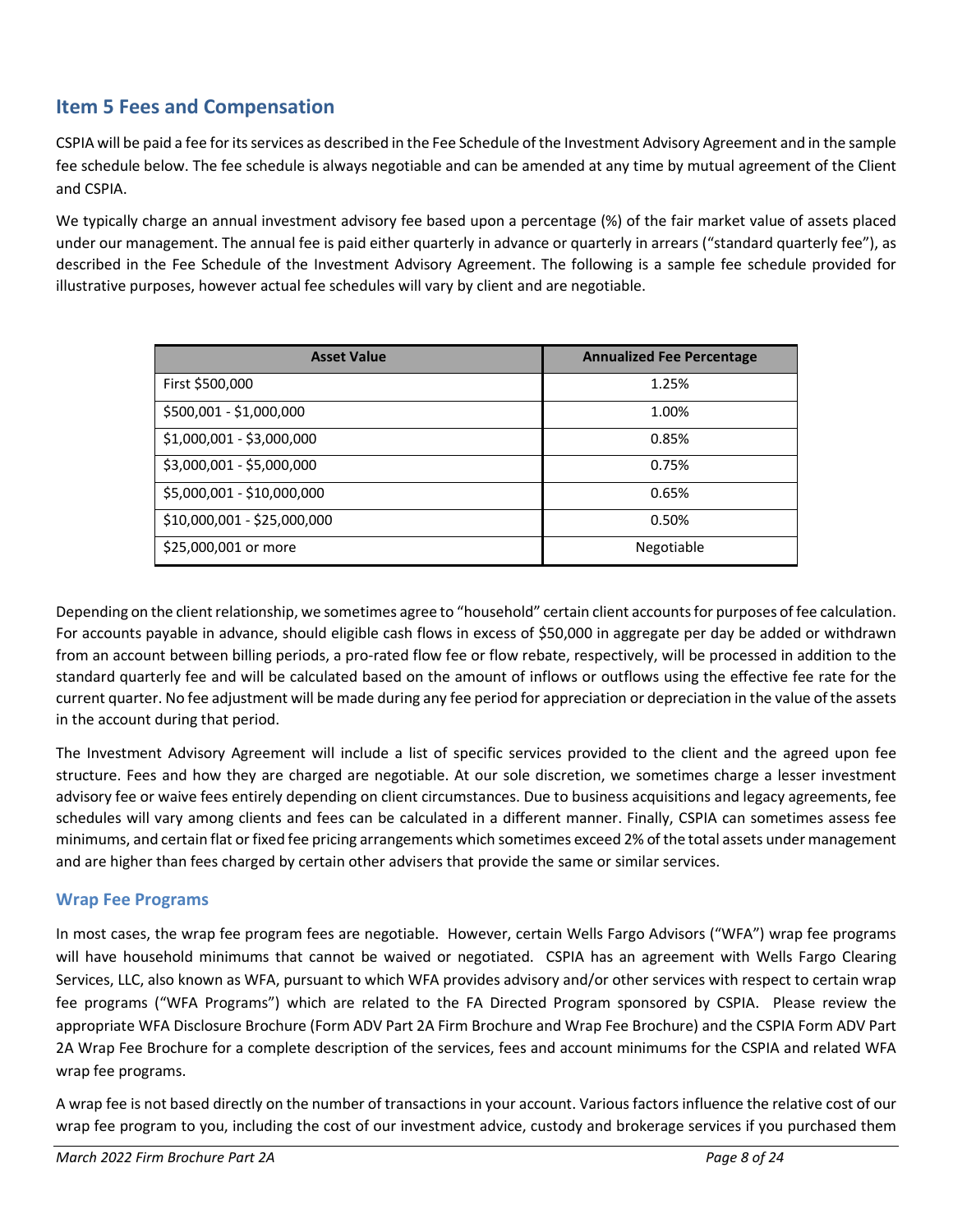separately, the types of investments held in your account, and the frequency, type and size of trades in your account. The wrap fee program could cost you more or less than purchasing our investment advice and custody/brokerage services separately.

Our wrap fee covers our advisory services and the brokerage services provided by your qualified custodian including custody of assets, equity trades, ETFs, and agency transactions in fixed income securities. As a result, we have an incentive to execute transactions for your account with your qualified custodian.

Our wrap fee does not cover all fees and costs. The fees not included in the wrap fee include the following: charges imposed directly by a mutual fund, index fund, or exchange-traded fund which shall be disclosed in the fund's prospectus (i.e., fund management fees and other fund expenses); mark-ups and mark-downs; spreads paid to market makers; fees (such as a commission or markup) for trades executed away from your qualified custodian at another broker-dealer; wire transfer fees; and other fees and taxes on brokerage accounts and securities transactions.

When managing a client's account on a wrap fee basis, we receive as compensation for our investment advisory services, the balance of the total wrap (or program) fee you pay after custodial, trading and other management costs (including execution and transaction fees) have been deducted. Accordingly, we have a conflict of interest because we have a financial incentive to maximize our compensation by seeking to reduce or minimize the total costs incurred in your account(s) subject to a wrap fee.

### **Financial Planning**

The financial planning fees are negotiable. We typically charge fixed fees for our financial planning/consulting services that range between \$500 and \$25,000, depending on the complexity and scope of services provided. We can also charge hourly fees for specific planning engagements, which would be disclosed in detail in the Client's Financial Planning & Consulting Agreement or Investment Advisory Agreement.

### **Retirement Planning Services**

The retirement planning services fees are negotiable, including minimum and implementation fees.

### **Referral of Third-Party Advisers**

Both the description of services offered, and the assessment of fees charged by third-party advisers, are described in the client's investment advisory agreement with the Third-Party Adviser.

### **Lending Services – Interest Charges**

A portion of the interest charged on the outstanding balances of margin loans or SBLOC will be paid to CSPIA, and solely with respect to an SBLOC, to your FA. An interest rate can be individually negotiated instead of based on the WFCS base rate, and certain negotiated rates have an expiration date, after which CSPIA/CSP can change your rate, without giving you any prior notice of the change, based on factors determined by CSPIA/CSP, in our sole discretion, including without limitation the account activity and our overall business relationship. Note also that CSP charges an asset-based fee based on the AUM in a client's account(s). Using margin to purchase additional securities in an advisory account will increase the asset-based fee, with no deduction in consideration of the margin debt on the account.

### **Additional Compensation**

You recognize and agree that for us to discharge our responsibilities, we must engage in securities brokerage transactions which must be effected through a registered broker-dealer. Broker-dealers charge brokerage commissions and/or transaction fees for executing securities brokerage transactions.

All brokerage commissions and other costs associated with the purchase or sale of securities and other investment instruments, mutual fund or other investment fund fees, or fees of third-party investment managers recommended by CSPIA, custodian fees,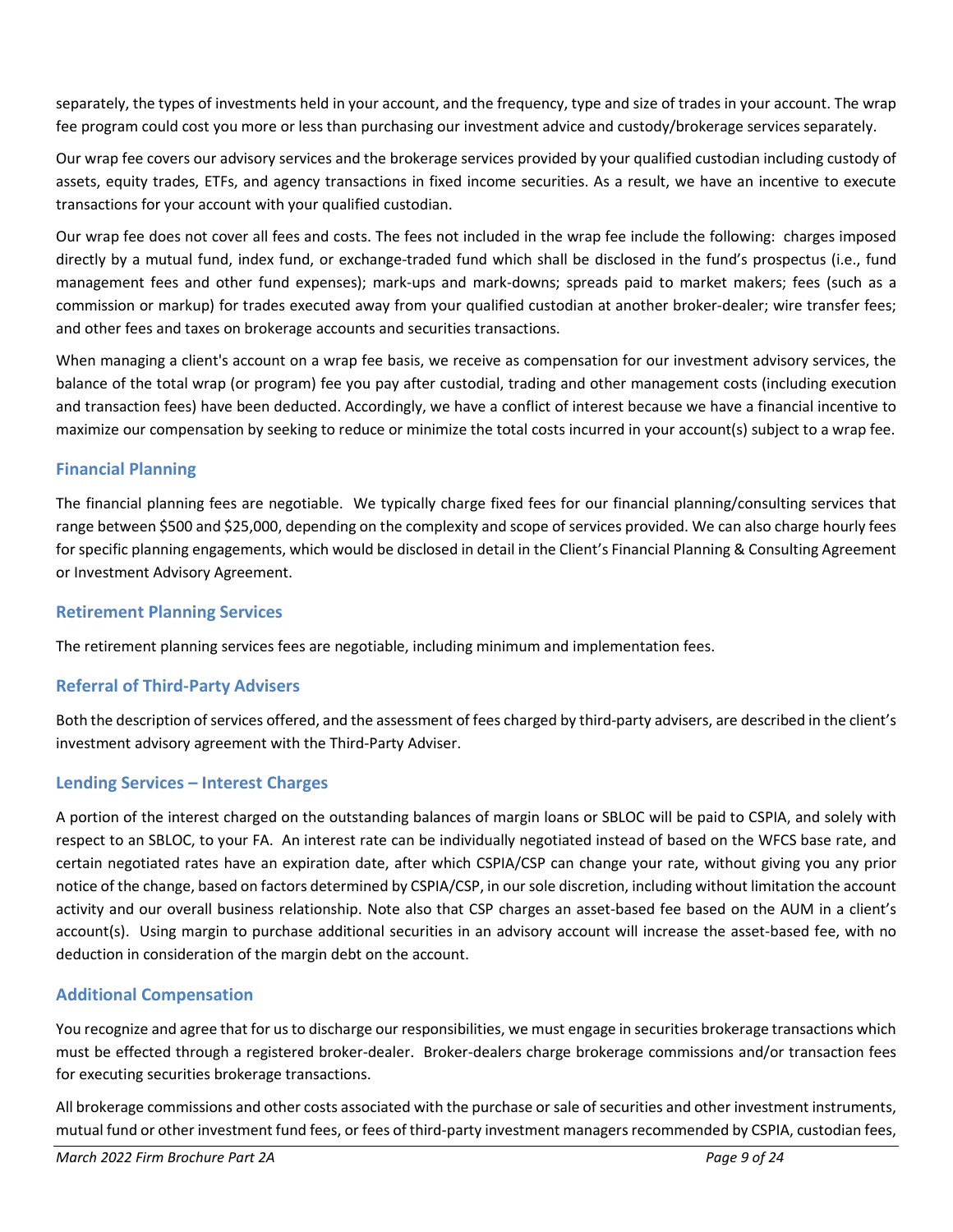interest, taxes and other Account expenses are the responsibility of Client and are not covered by CSPIA's fee (except in limited circumstances as determined by the Custodian and/or the FA).

In some accounts, clients are permitted to invest in certain "excluded" assets such as illiquid alternative investments. The FA has discretion whether to assess a one-time fee and include the asset balance on which annualized fees are calculated.

In the case of ERISA accounts, the FA is able to place orders for the execution of transactions with or through such brokers, dealers, or banks as are permitted under the terms of the plan and complying with Section 28(e) of the Securities Exchange Act of 1934. Transactions executed through certain broker-dealers are assessed a commission amount that could exceed the amount of commission another broker-dealer would have charged. All brokerage commissions and other costs associated with the purchase or sale of securities and other investment instruments, mutual fund or other investment fund fees, or fees of thirdparty investment managers recommended by the manager, custodian fees, interest, taxes and other account expenses are the responsibility of the client and are not covered by the Advisor's fee. Except with the prior written consent of the client and provided that the conditions of an applicable exemption under ERISA are satisfied, the manager shall not engage any affiliate of the manager to perform brokerage services.

For advisory variable annuities, client should consider any charges and fees, including mortality and expense charges, administrative charges, and investment management fees and applicable 12b-1 fees for the portfolio options. These charges and fees will reduce the value of your account and return on your investment. If you have selected a rider, or optional feature, there could be an additional cost. In addition to the annuity contract fees and expenses, you are subject to advisory fees on the terms set forth in your investment advisory agreement. This advisory fee will not be taken from the variable annuity contract. Over time, your total expenses to own an advisory variable annuity can be greater than the total expenses to own a similar annuity not subject to the investment management fees.

Cash Sweep Program (the "Sweep Program"): Uninvested cash balances – for which no interest is otherwise earned or paid – in your account are automatically swept into interest-bearing deposit accounts ("Bank Deposit Sweep") or, if available, money market mutual funds ("Money Market Funds") or such other sweep arrangements made available to you (collectively "Cash Sweep Vehicles"), until these balances are invested by you or otherwise needed to satisfy obligations arising in connection with your account.

CSPIA and our affiliates, in some cases receive fees and benefits for services provided in connection with the Sweep Program, and we generally choose to make available the Cash Sweep Vehicles that are more profitable to us than other Money Market Funds or Bank Deposit Sweep accounts. A portion of these fees are paid to your FA.

### <span id="page-9-0"></span>**Item 6 Performance-Based Fees and Side-By-Side Management**

Our advisory services do not impose performance-based fees. Fees are based on the value of the assets in your account, and Cary Street Partners shall not be compensated on the basis of a share of capital gains upon or capital appreciation of the funds or any portion of the funds of client (i.e., performance fee).

### <span id="page-9-1"></span>**Item 7 Types of Clients**

These advisory services are provided to individuals, pension or profit-sharing plans, trusts, estates or non-profit organizations, corporations or other business entities and governmental entities, educational institutions, as well as banks or thrift institutions.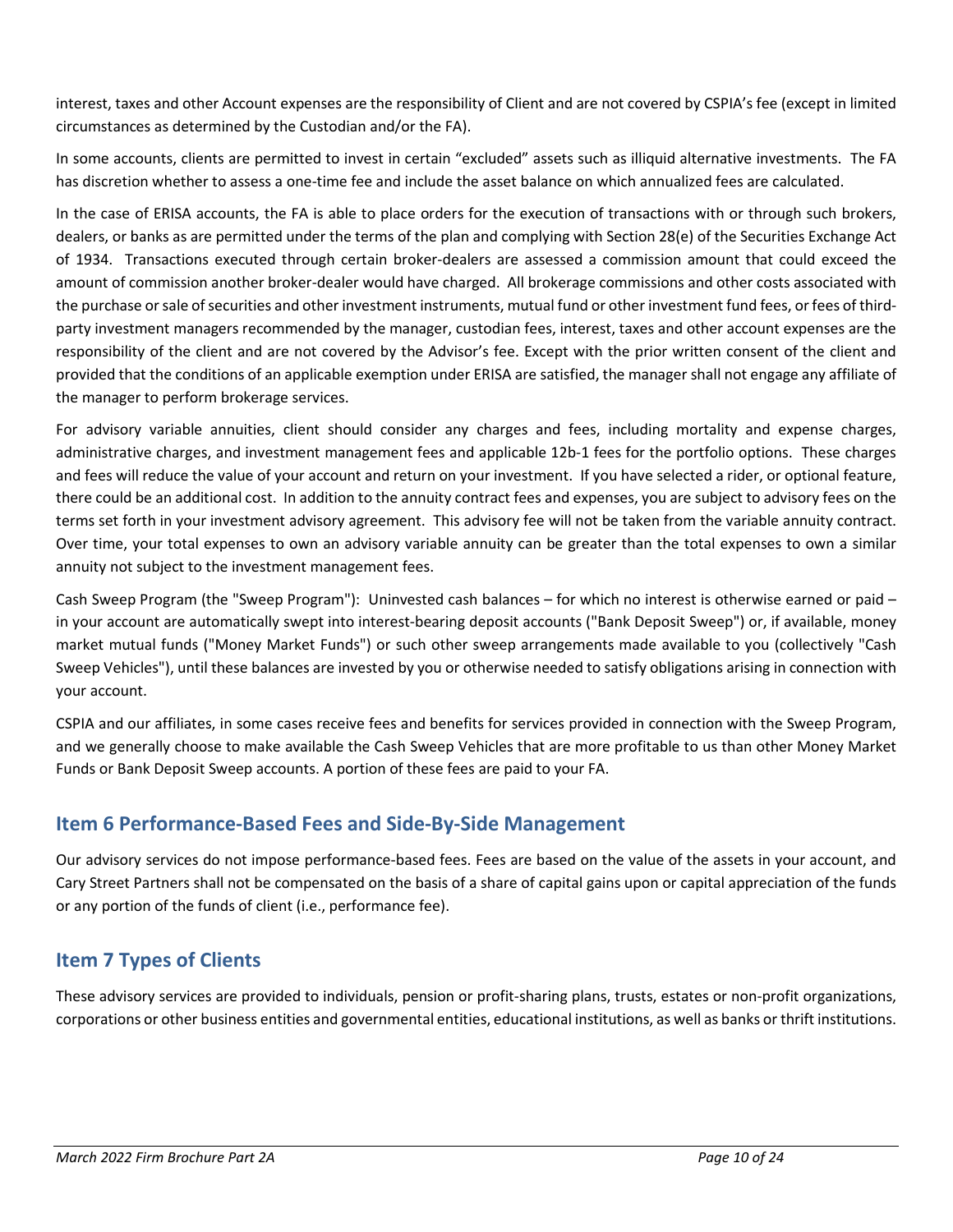## <span id="page-10-0"></span>**Item 8 Methods of Analysis, Investment Strategies and Risk of Loss**

### **Methods of Analysis and Investment Strategies**

The investment strategies utilized depend on your investment objectives and financial goals as provided to us. Most portfolios are constructed along basic investment objective categories such as:

- Conservative Growth;
- Conservative Growth and Income;
- Conservative Income;
- Moderate Growth;
- Moderate Growth and Income;
- Moderate Income;
- Long-Term Growth;
- Long-Term Growth and Income; and
- Long-Term Income.

Portfolios include investments in companies of all sizes and in any sector, public and private, including investments in energy, natural resources, distressed securities, real estate, venture capital and buy-out, and other private equity, as well as any other business sectors or types of investments. In some cases, FAs invest in securities and financial instruments that employ hedging or other non-traditional investing techniques, such as long and short equity investing, relative value and event driven arbitrage strategies, distressed securities investing, trading and short selling strategies, opportunistic investing in global equity and fixed income investing, and specialized equity investing.

FAs choose managers for their expertise, investment strategies, and demonstrated ability to achieve risk adjusted rates of return greater than those available through traditional public equity investing. FAs place emphasis on managers who engage in extensive research and fundamental analysis. In selecting managers, FAs consider factors, including, but not limited to:

- Strong consistent historical returns;
- Well-articulated and understandable investment strategies;
- Reasonable expenses;
- Tax efficiency;
- Transparency;
- Manageable downside risk; and
- A strong cohesive team that is aligned with investor interests.

#### **Risk of Loss**

For all of the investment and market risks described here, it should be noted that investing in securities involves a risk of loss that clients should be prepared to bear. There is no performance guarantee associated with investing in any investment strategy or security type. Certain investments are considered to be higher risk than others due to such factors as individual security trading liquidity, and foreign and domestic market liquidity, among other factors.

For example, products, such as structured notes, contain higher levels of risk than other products. Structured products come in different forms and typically consist of a debt security that is structured to make interest and principal payments based upon various assets, rates, or formulas. Investment in structured products includes significant risks, including valuation, liquidity, price, credit, and market risks. One common risk associated with structured products is a relative lack of liquidity due to the highly customized nature of the investment. Moreover, the full extent of returns from the complex performance features are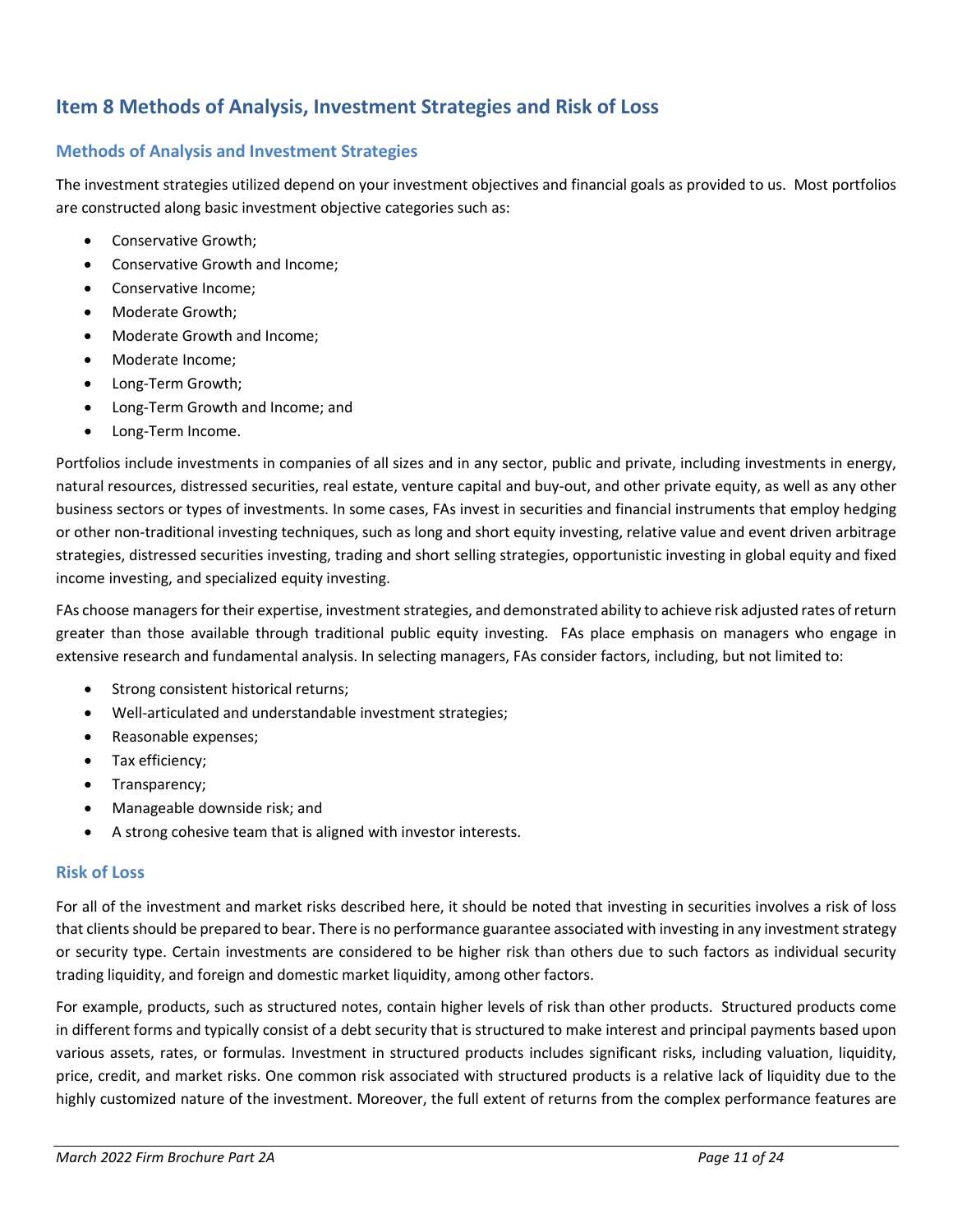often not realized until maturity. As such, structured products tend to be more of a buy-and-hold investment decision, rather than a means of getting in and out of a position with speed and efficiency.

Another potential risk with structured products is the credit quality of the issuer. Although the cash flows are generally derived from other sources, the products themselves are legally considered to be the issuing financial institution's liabilities. Clients should weigh all of these risks against any possible investment performance when investing in such structured products.

CSPIA does not represent, warrant, or imply that the services or methods of analysis used can or will predict future results, successfully identify market tops or bottoms, or insulate clients from major losses due to market corrections or crashes. No guarantees are offered that clients' goals or objectives will be achieved. Further, no promises or assumptions can be made that the advisory services offered by CSPIA will provide a better return than other investment strategies. Some specific descriptions of certain types of risks which you as the client generally encounter are as follows:

**Equity Security Risks.** Equity markets are volatile and impacted by liquidity and investor sentiment. Many issues impact investor sentiment and thus investors' willingness to participate or purchase equity securities or thus provide liquidity to the market. Investor sentiment is impacted by economic conditions, sovereign monetary policy, political climate, world events, tax rates and other social factors. Sentiment can change rapidly causing major stock price declines in short order. It is difficult, if not impossible, to forecast these changes in sentiment and the resulting price declines. Thus, investing in stocks is a risky proposition that could result in significant losses that are not related to an individual company's fundamentals. However, individual companies also have the potential to report poor results or be negatively affected by industry and/or economic trends and developments. The prices of securities issued by such companies can suffer a decline in response. These factors contribute to price volatility, which is the principal risk of investing in equity securities.

**Market Event Risks.** Some countries and regions in which CSPIA invests have experienced security concerns, outbreaks of infectious diseases, pandemics, war or threats of war and aggression, terrorism, economic uncertainty, natural and environmental disasters and/or systemic market dislocations which have led, and in the future will lead, to increased market and liquidity volatility and exchange trading suspensions and closures. These events will likely have adverse effects on the U.S. and world economies and markets generally, each of which will likely negatively impact CSPIA's investments and performance.

**Individual Security Risks.** Each equity security has the risks mentioned above and has company or industry related fundamental risks. As above, sentiment and liquidity can create price declines or negatively impact valuation metrics. In addition, companies are faced with other fundamental risks like changes in industry, competition, lower demand for products, technological obsolescence, competitor innovation, patents, regulatory changes, political risks, cost inflation, labor relations, environmental issues, product liability and numerous other fundamental factors. Negative fundamental factors can reduce a company's equity value. In addition, some companies also face financial risks as they are dependent on raising capital in the financial markets to fund their operations. Financial markets sometimes refuse to provide this funding.

**Fixed Income Security Risks.** Fixed income investments have the same liquidity and volatility risks of all financial assets. In addition, they have several other asset-class specific risks. Inflation risk reduces the real value of such investments as purchasing power declines on nominal dollars that are received as principal and interest. Interest rate risk comes from a rise in interest rates that causes a fixed income security to decline in price in order to make the market price-based yield competitive with the prevailing interest rate climate. Fixed income securities are also at risk of issuer default or the markets' perception that default risk has increased. In default, either some or all the securities' interest and principal payments will be omitted or delayed. The increase of this possibility can, in itself, cause the market price for a fixed income security to fall. CSPIA attempts to manage these risks by designing strategies that focus on fixed income diversification.

The credit rating or financial condition of an issuer can affect the value of a fixed income or debt security. Generally, the lower the quality rating of a security, the greater the risk that the issuer will fail to pay interest fully and return principal in a timely manner. The issuer of an investment grade security is more likely to pay interest and repay principal than an issuer of a lower rated bond. Adverse economic conditions or changing circumstances, however, can weaken the capacity of the issuer to pay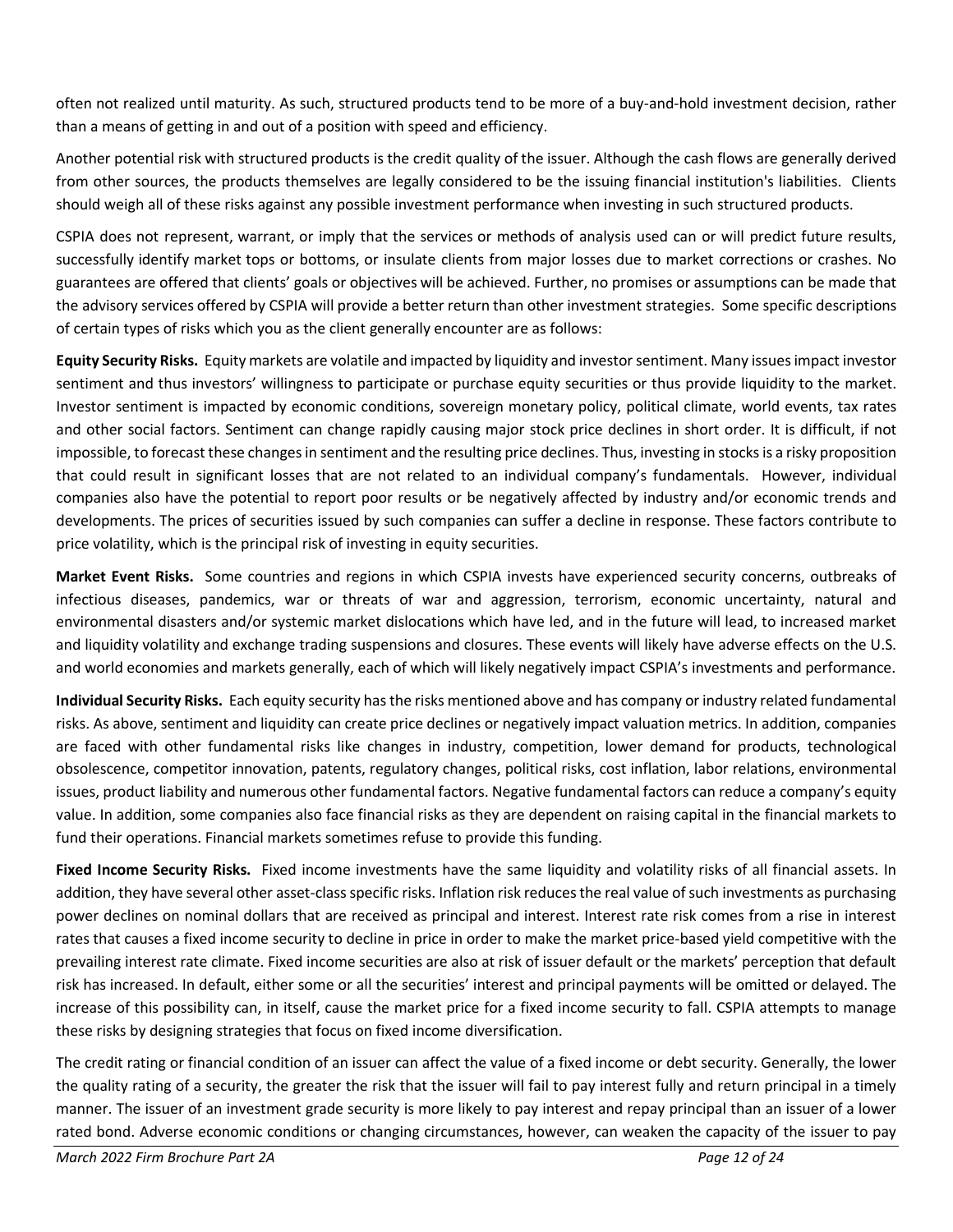interest and repay principal. High yield or "junk" bonds are considered to be "less than investment grade" (rated BB and lower) and can be highly speculative securities that are usually issued by less creditworthy and/or highly leveraged (indebted) companies. Compared with investment grade bonds, high yield bonds can carry a greater degree of risk and can be less likely to make payments of interest and principal.

**Liquidity Risks.** Despite the heavy volume of trading in securities and futures, the markets for some securities and futures, such as certain private funds or interval funds, have limited liquidity and depth. This lack of depth could disadvantage an investor, both in the realization of the prices which are quoted and in the execution of orders at desired prices.

**Option Security Risks.** Options involve risks and are not suitable for everyone. Options trading can be speculative in nature and can carry substantial risk of loss.

CSPIA helps manage or mitigate the risks discussed above by selecting investment strategies, investment managers, investment structures, and individual securities within diversified portfolios, which spread security risk across numerous asset classes, companies, sectors of investment, and strategic allocation targets.

**Cybersecurity Risks.** Any significant limitation on the use of our facilities or the failure or security breach of our software applications or operating systems and networks, including the potential risk of cyber-attacks, could result in the disclosure of confidential client information and financial losses. CSPIA maintains policies and procedures to reduce risks related to cybersecurity.

**Business Disruption Risks**. Business disruptions resulting from catastrophic and other material events (such as a pandemic) could negatively impact our ability to continue to transact business. Any significant limitation on the use of our facilities or our software applications, operating systems and networks could result in financial losses. Similar types of business disruption risks are also present for issuers of securities in which we invest, which could result in material adverse consequences for such issuers and will generally cause your investments to lose value. CSPIA maintains business continuity and disaster recovery policies and procedures that seek to identify and plan for potential disruptions; these policies and procedures are tested at least annually.

# <span id="page-12-0"></span>**Item 9 Disciplinary Information**

Neither CSPIA, nor its management personnel, are involved, and have not been involved, in any legal or disciplinary events.

### <span id="page-12-1"></span>**Item 10 Other Financial Industry Activities and Affiliations**

CSPIA is a registered investment adviser with the SEC. The appropriate personnel of CSPIA are registered as investment adviser representatives within their state jurisdiction. Currently, there is not a pending application for registration as a futures commission merchant, commodity pool operator, commodity trading advisor or an associated person for CSPIA.

### *Cary Street Partners LLC*

Cary Street Partners LLC ("CSP") is a registered broker-dealer and member of the Financial Industry Regulatory Authority ("FINRA"). CSP provides investment banking, wealth management and brokerage services to its clients. Client accounts of CSP are custodied at WFCS. Currently, there is not a pending application for registration as a futures commission merchant, commodity pool operator, commodity trading advisor or an associated person for CSP, the broker-dealer affiliate or any management person.

CSP, will serve, periodically, as a private placement agent for issuers of equity and debt securities. In that capacity, certain advisory clients who are accredited investors and qualified advisory clients for which the private placement is suitable are shown transactions represented by CSP. If they elect to do so and are acceptable to the issuer and its counsel, these clients purchase securities in some of those offerings.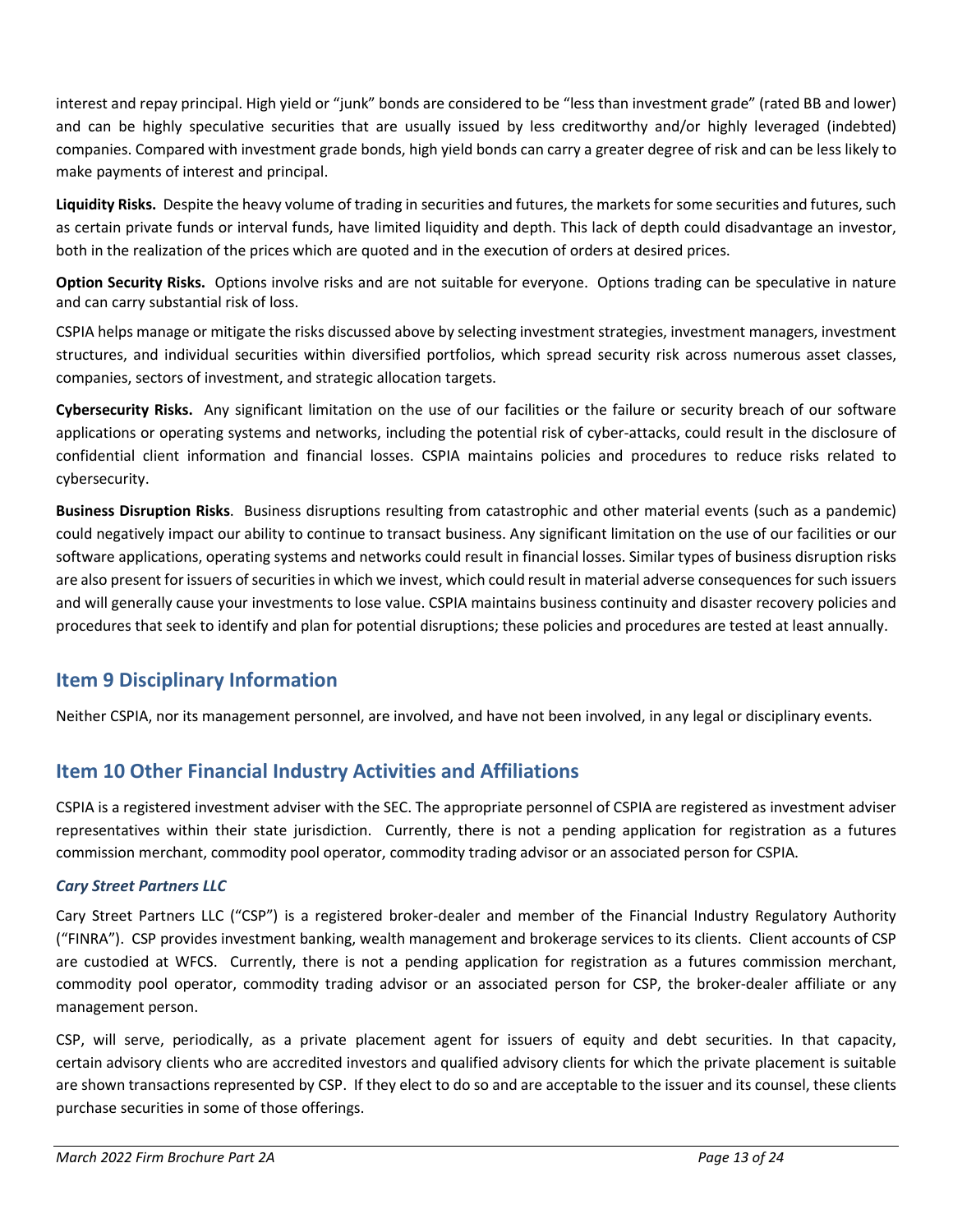In addition, CSPF, the holding company for CSP and CSPIA, has completed private placements of securities and some of our qualified advisory clients invested in those offerings. The Firm could offer similar investments to our investment advisory clients in the future.

CSP offers a securities-backed loan program (offering securities-backed lines of credit ("SBLOC") through its clearing firm, WFCS, and CSPIA refers clients to the CSP/WFCS program. The loans are secured by eligible marketable securities held in custody at **WECS** 

CSPIA and your Advisor will have an incentive to recommend borrowing money on a client account and pledging the assets as collateral through CSP. Both CSPIA and CSP are affiliated entities and wholly owned subsidiaries of CSPF. CSP sets the interest rates on which your margin account or SBLOC will be charged. A portion of the interest charged on the outstanding balance of your margin loan or SBLOC will be paid to CSPIA, and solely with respect to an SBLOC, to your Advisor. Additionally, for margin loans, the purchase of securities in the account will result in increased asset-based fees, which provides an incentive for your Advisor to recommend the use of margin.

#### *Luxon Insurance Services LLC*

Luxon Insurance Services LLC ("Luxon Insurance") is an affiliated entity of CSPIA and a wholly owned subsidiary of CSPF. Luxon Insurance provides business insurance services to clients and corporate entities.

#### *Cary Street Partners Asset Management LLC*

Cary Street Partners Asset Management LLC ("CSPAM") is an affiliated entity of CSPIA and a wholly owned investment advisory subsidiary of CSPF. CSPAM provides sub-advisory investment management services to clients of affiliated and unaffiliated Investment Advisors who have engaged with CSPAM. In limited circumstances, CSPAM provides its services directly to retail clients, but generally all services are provided through Advisors, who then interact with the clients.

#### *Other Investment Advisers—Sub-Advisory Services*

CSPIA will engage with other investment advisers whereby CSPIA agrees to provide certain services to clients of the investment adviser in exchange for a portion of the investment advisory fee paid to the investment advisers by their clients.

### <span id="page-13-0"></span>**Item 11 Code of Ethics, Participation or Interest in Client Transactions, and Personal Trading**

CSPIA is guided in all actions by the highest ethical and professional standards. Accordingly, the Firm has embraced the SEC's adoption of the "Code of Ethics rule", as an opportunity to affirm its duty to its clients. CSPIA's associates are required to comply with the CSPIA's Code of Ethics, Code of Conduct and related policies which are made available to all employees.

Pursuant to the SEC's adoption of this rule, CSPIA has adopted this Code of Ethics ("the Code") in order to set the standards of conduct to be followed by all persons associated with the Firm. The policies and guidelines set forth in this Code of Ethics must be strictly adhered to by all employees. Severe disciplinary actions, including dismissal, can be imposed for violations of this Code of Ethics.

The Firm's Advisory Code of Ethics consists of the Code of Ethics, Personal Trading policies, and other targeted policies, together with the CSPIA Code of Conduct. All Advisory Supervised Persons are subject to the requirements of this Code of Ethics. Advisory Supervised Persons are IA employees acting in an investment advisory capacity and have a fiduciary obligation to their advisory clients to:

- Place the advisory clients' interests over their own;
- Comply with this Code of Ethics and the Firm's Investment Adviser Policies and Procedures Manual;
- Comply with applicable federal and state securities laws; and
- Avoid actual or potential conflicts of interest or fully disclose them to the client.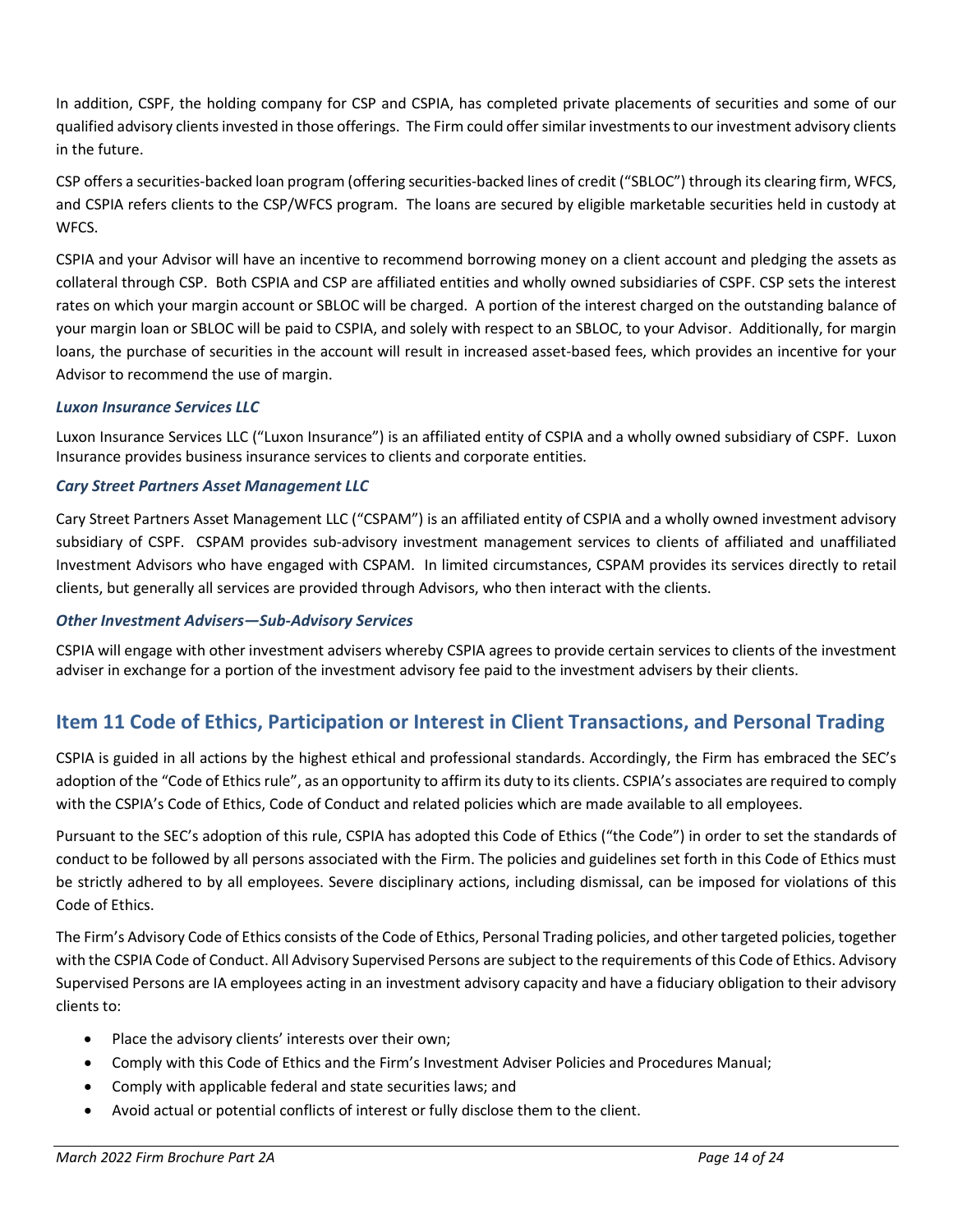In addition, we have adopted a Privacy Policy to prohibit the transmission, distribution or communication of any information regarding securities transactions in client accounts or other non-public client information. Any violation of the Privacy Policy is also considered a violation of this Code of Ethics.

Personal trading by CSPIA Associates must be conducted in compliance with all applicable laws and procedures adopted by CSPIA. CSPIA places restrictions upon certain personnel in connection with the purchase or sale of securities recommended to you. It is CSPIA's internal policy that certain management personnel do not recommend the purchase of a security that they have purchased for their own account or the account of a closely related party within an established number of days, unless such shares are sold prior to issuance of a buy recommendation. Some advisors are prohibited from purchasing securities that we have recommended for 24 hours following the official release of the recommendation except within the models which trade concurrent with client accounts. All trades in accounts of the personnel in these departments and their immediate relatives are subject to supervisory review. Policies and procedures have been designed to prevent, among other things, any improper conduct wherever any potential conflict of interest exists with respect to any client.

## <span id="page-14-0"></span>**Item 12 Brokerage Practices**

### **How We Select Brokers/Custodians**

We seek to recommend a custodian/broker who will hold your assets and execute transactions on terms that are, overall, competitive when compared to other available providers and their services. We consider a wide range of factors, including, among others:

- Combination of transaction execution services and asset custody services (generally without a separate fee for custody);
- Capability to execute, clear, and settle trades (buy and sell securities for your account);
- Capability to facilitate transfers and payments to and from accounts (wire transfers, check requests, bill payment, etc.);
- Breadth of available investment products (stocks, bonds, mutual funds, exchange-traded funds ("ETFs"), etc.);
- Availability of investment research and tools that assist us in making investment decisions;
- Quality of services:
- Competitiveness of the price of those services (commission rates, margin interest rates, other fees, etc.) and willingness to negotiate the prices;
- Reputation, financial strength, security and stability; and
- Prior service to us and our other clients.

When, and if, CSPIA has discretion to determine the broker-dealer to be used in a securities transaction, the general policy, in conjunction with CSPIA's duty to obtain best execution, is to select or recommend, as applicable, broker-dealers on the basis of the best combination of market price, responsiveness, financial responsibility and execution capability (considering all the factors listed above), and under the requirements of all applicable laws and regulations. Lowest possible cost is not the determinative factor. As a general policy, we will direct such brokerage transactions through broker-dealers that we reasonably believe will provide best execution given prevailing market conditions. We generally execute transactions for clients with the account custodian; however, transactions are cleared through other broker-dealers when determined to be appropriate (considering the factors listed above). In addition, certain custodians charge clients a flat dollar amount or "trade away" fee for each trade executed by a different broker-dealer. As a result, the client could incur both the fee (commission, mark-up/markdown) charged by the executing broker and the separate "trade away" or "step-out" fee charged by the custodian. These are all considerations when selecting specific broker-dealer relationships.

Finally, a client who designates use of a particular broker-dealer, including a client who directs use of a broker who will also serve as custodian of the client's securities, should recognize that such designation has the possibility to operate to the client's disadvantage, as under those circumstances, CSPIA will not be able to negotiate commissions and generally will not be able to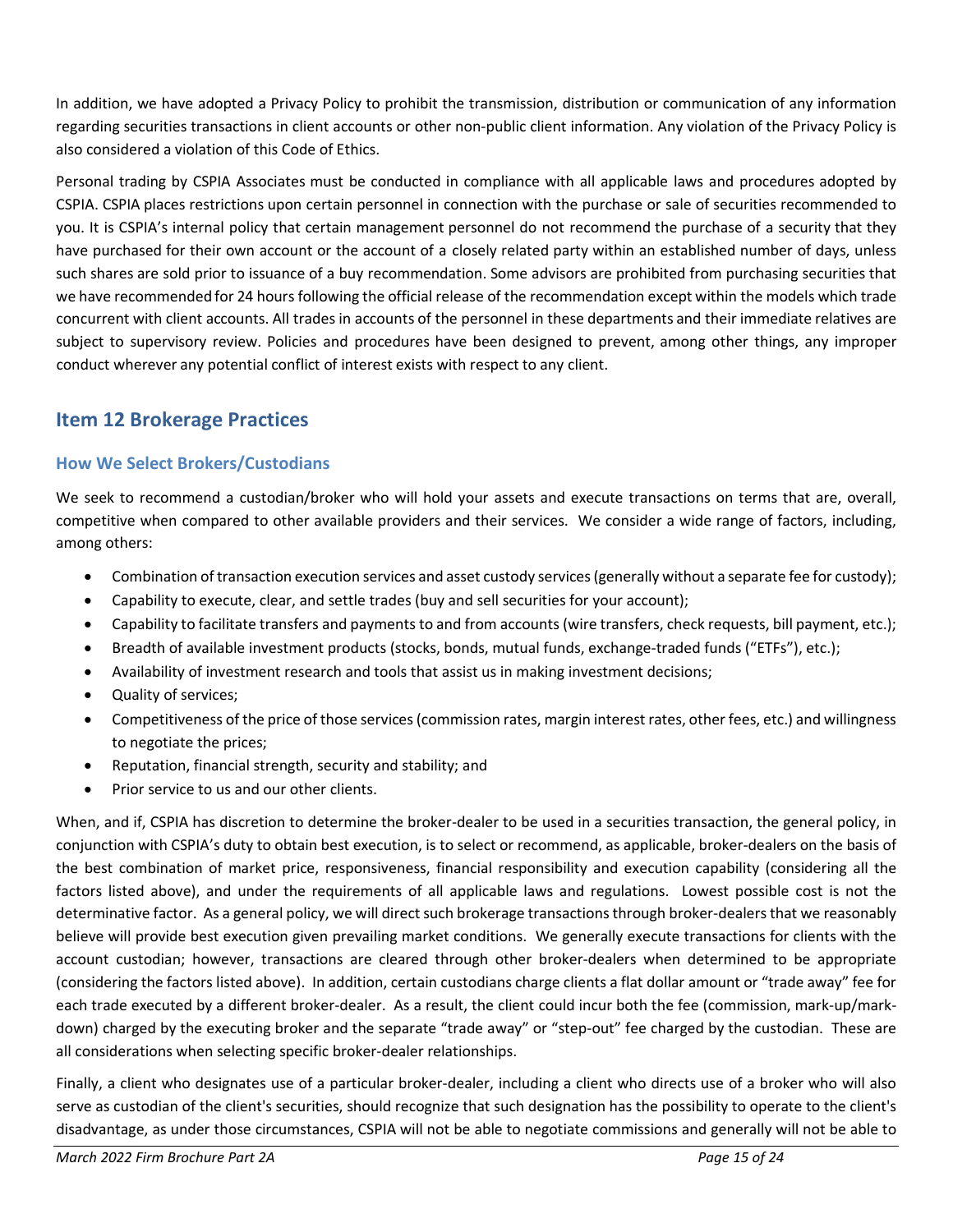obtain volume discounts or best execution. This designation can cost the client more money. In addition, a disparity in commission charges can exist between the commissions charged to clients who direct the broker-dealer selection and other clients who do not direct the selection. If a client does designate a particular broker-dealer, they must do so in writing. In that case, the client will negotiate the terms and arrangements with that broker-dealer, and we will not seek better execution services or prices from other broker-dealers.

### **The Brokers and Custodians We Use**

CSPIA does not maintain custody of your assets, although we are deemed to have custody of your assets if you give us authority to withdraw assets from your account (see Item 15 Custody below). Your assets must be maintained in an account at a "qualified custodian," generally a broker-dealer or bank.

Depending on the product or service, CSPIA recommends that you establish account(s) at Wells Fargo Clearing Services ("WFCS"), Charles Schwab & Co., Inc. ("Schwab"), TD Ameritrade Inc. ("TD Ameritrade"), Fidelity Brokerage Services LLC ("Fidelity") or another qualified custodian. Ultimately, though, it is the client's decision to choose where to custody assets, and you, as the client, will enter into an account agreement directly with that custodian. CSPIA is independently owned and operated and not affiliated with WFCS, Schwab, TD Ameritrade, Fidelity, or any other qualified custodian. Conflicts of interest associated with this arrangement are described below as well as in Item 14 (Client Referrals and Other Compensation). You should consider these conflicts of interest when selecting your custodian.

### **Your Brokerage and Custody Costs—Schwab as Custodian**

For our clients' accounts that Schwab maintains, Schwab generally does not charge you separately for custody services, but is compensated by charging you commissions or other fees on trades that it executes or that settle into your Schwab account. Certain trades (for example, mutual funds and ETFs) do not incur Schwab commissions or transaction fees. Schwab is also compensated by earning interest on the uninvested cash in your account in Schwab's Cash Features Program. In addition to commissions and other fees, Schwab charges you a flat dollar amount as a "prime broker" or "trade away" fee for each trade that we have executed by a different broker-dealer but where the securities bought, or the funds from the securities sold, are deposited (settled) into your Schwab account. These fees are in addition to the commissions or other compensation you pay the executing broker-dealer. Because of this, in order to minimize your trading costs, we have Schwab execute most trades for your account.

**Products and Services Available to Us from Schwab.** Schwab Advisor Services is Schwab's business serving independent investment advisory firms like us. They provide us and our clients with access to their institutional brokerage services (trading, custody, reporting, and related services), many of which are not typically available to Schwab retail customers. However, certain retail customers can get access to institutional brokerage services from Schwab without going through us. Schwab also makes available various support services. Some of those services help us manage or administer our clients' accounts, while others help us manage and grow our business. Schwab's support services are generally available on an unsolicited basis (we don't have to request them) and at no charge to us. Here is a more detailed description of Schwab's support services:

**Services that Benefit You.** Schwab's institutional brokerage services include access to a broad range of investment products, execution of securities transactions, and custody of client assets. The investment products available through Schwab include some to which we might not otherwise have access or that would require a significantly higher minimum initial investment by our clients. Schwab's services described in this paragraph generally benefit you and your account.

**Services that Do Not Directly Benefit You.** Schwab also makes available to us other products and services that benefit us, but do not directly benefit you or your account. These products and services assist us in managing and administering our clients' accounts and operating our firm. They include investment research, both Schwab's own and that of third-parties. We use this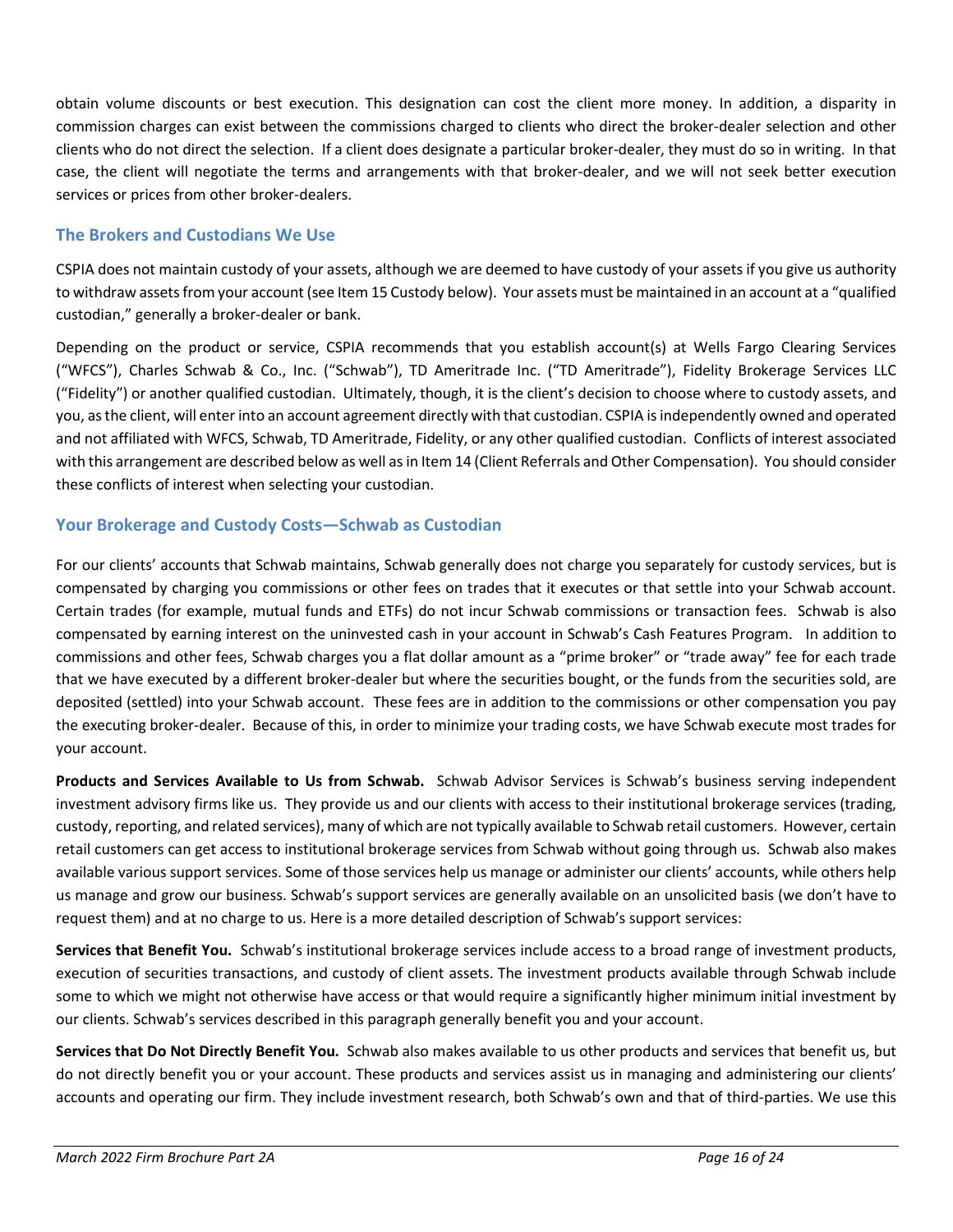research to service all, or a substantial number, of our clients' accounts, including accounts not maintained at Schwab. In addition to investment research, Schwab also makes available software and other technology that:

•Provides access to client account data (such as duplicate trade confirmations and account statements);

- •Facilitates trade execution and allocates aggregated trade orders for multiple client accounts;
- •Provides pricing and other market data;
- •Facilitates payment of our fees from our clients' accounts; and
- •Assists with back-office functions, recordkeeping, and client reporting.

**Services that Generally Benefit Only Us.** Schwab also offers other services intended to help us manage and further develop our business enterprise. These services include:

- •Educational conferences and events;
- •Consulting on technology and business needs;
- •Consulting on legal and related compliance needs;
- •Publications and conferences on practice management and business succession;
- •Access to employee benefits providers, human capital consultants, and insurance providers; and
- •Marketing consulting and support.

Schwab provides some of these services itself. In other cases, it will arrange for third-party vendors to provide the services to us. Schwab also discounts or waives its fees for some of these services or pays all or a part of a third-party's fees. Schwab also provides us with other benefits, such as occasional business entertainment of our personnel. If you did not maintain your account with Schwab, we would be required to pay for these services from our own resources.

**Our Interest in Schwab's Services.** The availability of these services from Schwab benefits us because we do not have to produce or purchase them. We don't have to pay for Schwab's services. Schwab has also agreed to pay for certain technology, research, marketing, and compliance consulting products and services on our behalf. The fact that we receive these benefits from Schwab is an incentive for us to recommend the use of Schwab, rather than making such a decision based exclusively on your interest in receiving the best value in custody services and the most favorable execution of your transactions. This is a conflict of interest. We believe, however, that taken in the aggregate, our recommendation of Schwab as custodian and broker is in the best interests of our clients. Our selection is primarily supported by the scope, quality, and price of Schwab's services (see "How We Select Brokers/Custodians" at the beginning of this Item 12 section) and not Schwab's services that benefit only us.

### **Soft Dollars**

CSPIA is authorized to pay higher prices for the purchase of securities from, or accept lower prices for the sale of securities to, brokerage firms that provide it with investment and research information, or to pay higher commissions to such brokerage firms, if we determine such prices or commissions are reasonable in relation to the overall services provided. Research services furnished by brokers include written information and analyses concerning specific securities, companies or sectors; market, financial and economic studies and forecasts; statistics and pricing or appraisal services; discussions with research personnel; and invitations to attend conferences or meetings with management or industry consultants. CSPIA is not required to weigh any of these factors equally.

Receipt by an investment adviser of products and services provided by brokers, without any cash payment by an investment adviser, based on the volume of brokerage commission revenues generated from securities transactions executed through those brokers on behalf of the investment adviser's clients is commonly referred to as "soft dollars". By utilizing client brokerage commissions to obtain research or other products and services, CSPIA receives a benefit because it does not have to produce or pay for such research, products or services.

Any research, products or services considered for use under CSPIA's Soft Dollar policy must pass the SEC's three-fold test: 1) Does the product or service meet the eligibility criteria for brokerage or research, as defined in Section 28(e)(3)? 2) Does the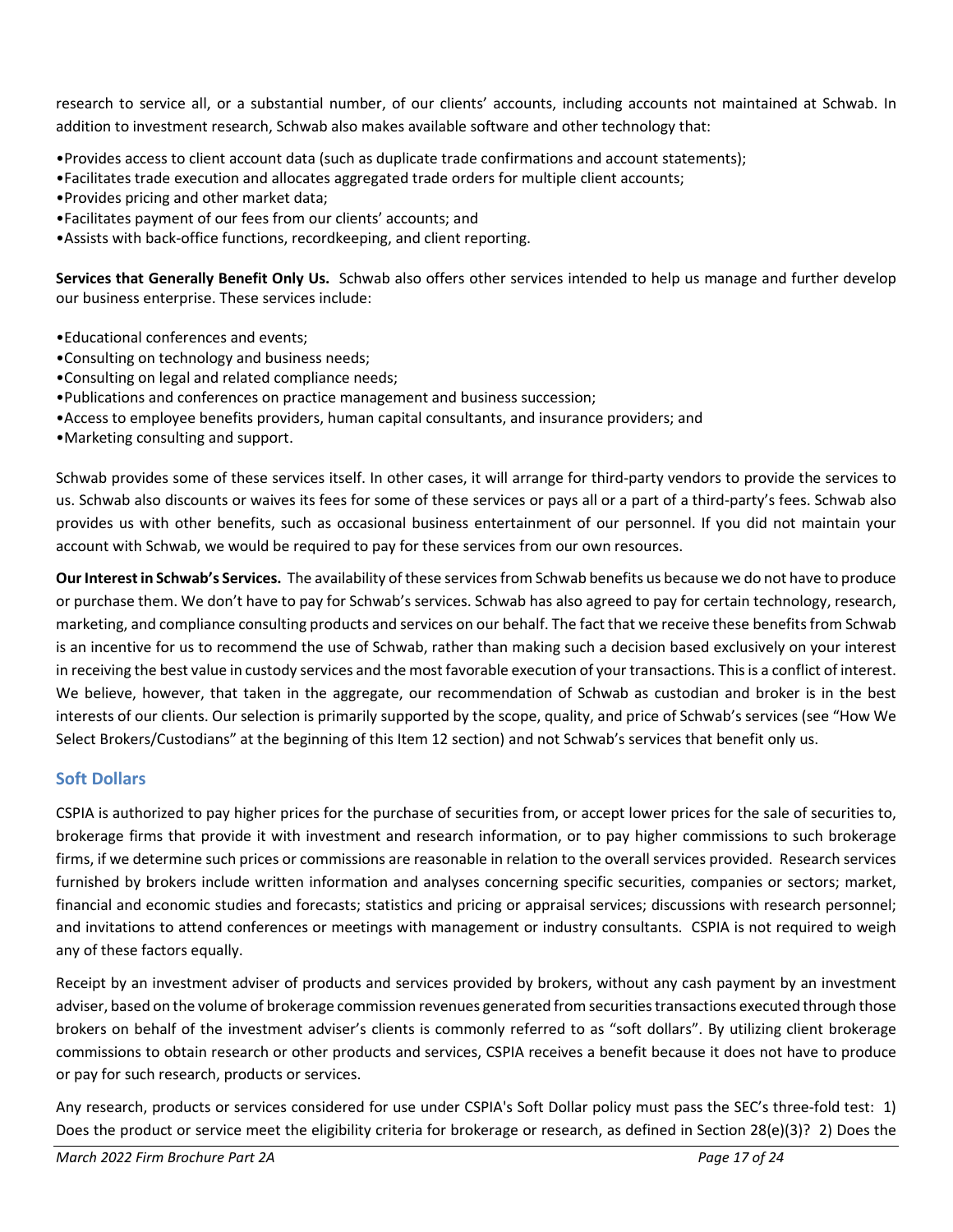item actually provide lawful and appropriate assistance in the performance of CSPIA's investment decision making responsibilities? 3) Has CSPIA made a good faith determination that the commissions paid are reasonable in relation to the value of the goods and services provided by the broker-dealer? These considerations are provided under Section 28(e) of the Securities Exchange Act of 1934 which provides a "safe harbor" to investment advisers with respect to potential liability for violating their duty to obtain best execution. All of this said, CSPIA does not currently have any formal soft dollar arrangements. CSPIA is not required to allocate either a stated dollar amount or stated percentage of its brokerage business to any broker for any minimum time period.

Although not a material consideration when determining whether to recommend that a client utilize the services of a particular broker-dealer custodian, the Firm generally receives from Schwab, WFCS, TD Ameritrade or Fidelity (or another broker-dealer custodian) without cost (and/or at a discount) support services and/or products certain of which assist us to better monitor and service client accounts maintained at such institutions. Possible support services the Firm receives include: investment-related research; pricing information and market data; software and other technology that provide access to client account data; compliance and/or practice management publications; discounted or gratis consulting services; discounted and/or gratis attendance at conferences, meetings and other educational or social events; marketing support; computer hardware and/or software; or other products used by the Firm in furtherance of its investment advisory business operations.

See Item 14 for further disclosure and clarification on the conflict of interest that exists through CSPIA's participation in the Schwab Advisor Network and similar programs with respect to utilization of Schwab and others for brokerage services.

### <span id="page-17-0"></span>**Item 13 Review of Accounts**

CSPIA associates will review your account on a periodic basis to evaluate performance, concentration, style drift, cash flows, adherence to investment guidelines or restrictions, investment selection, and asset quality and other metrics of the investment vehicle. CSPIA, if requested, will show you how the investment compares to its peers and/or relevant benchmark and provide other assessments.

In performing its services, CSPIA is not required to verify any information received from the client or from the client's other professionals. Clients are advised to promptly notify us if there are ever any changes in their financial situation or investment objectives, or if they wish to impose any reasonable restrictions upon CSPIA's management services. The client can impose restrictions on investing in certain securities or types of securities.

Upon the opening of each account, your investment objectives and strategy are reviewed for approval and consistency. Thereafter, accounts are reviewed on a transaction, monthly, quarterly or annual basis, as applicable, to monitor the account's performance, the individual mutual funds for appropriateness, and certain restrictions that apply. Additional reviews take place during the year as requested by each client. Finally, your custodian will transmit to you, a statement of account activity at least quarterly.

### <span id="page-17-1"></span>**Item 14 Client Referrals and Other Compensation**

CSPIA, as a matter policy and practice, compensates persons, i.e., individuals or entities, for the referral of advisory clients to the Firm, provided appropriate disclosures and regulatory requirements are met. Under the SEC Cash Solicitation Rule (Rule 206(4)-3) and comparable rules adopted by most states, investment advisers generally compensate persons who solicit advisory clients for a firm if appropriate agreements exist, specific disclosures are made, and other conditions are met under the rules. CSPIA's CCO must approve any solicitor arrangement. Upon Compliance approval, CSPIA will enter into solicitation agreements providing cash compensation to solicitors who secure clients for its investment advisory programs. These agreements are fully disclosed to the client.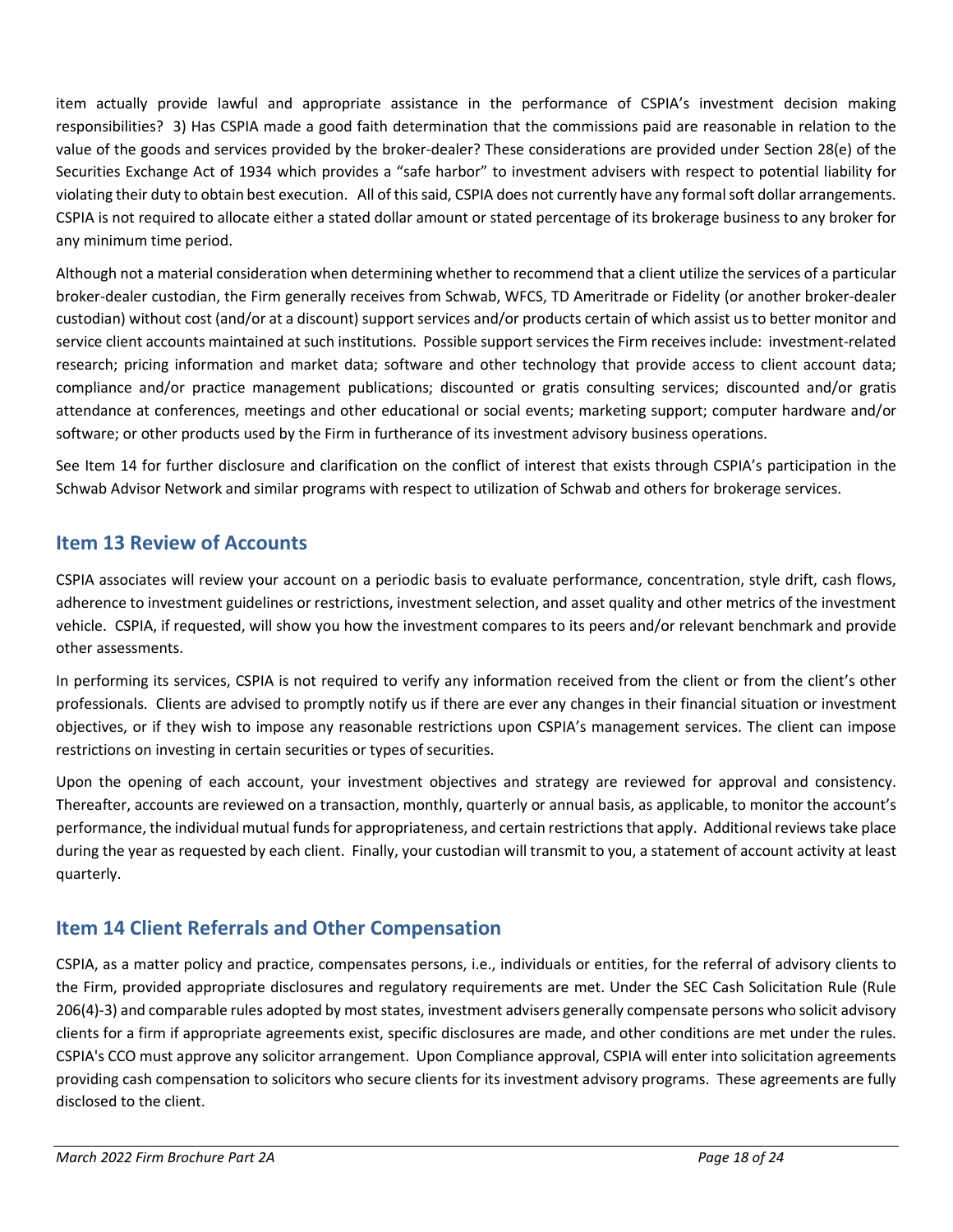CSPIA, at its sole discretion, will engage in joint marketing activities with investment managers and/or sponsors of mutual funds in the investment advisory programs it offers. These managers and/or sponsors pay a portion, or all, of the cost of the activities, which payment at times takes the form of reimbursement to CSPIA.

Clients who have investment advisory accounts with CSPIA also have other accounts with the Firm or its affiliates in which management fees are not charged. The payment of commissions in these non-managed accounts is negotiated on an entirely separate basis from the payment of fees and commissions, if any, in the investment advisory accounts.

### **Schwab Support Services and Schwab Advisor Network**

We receive an economic benefit from Schwab in the form of the support products and services it makes available to us and other independent investment advisors whose clients maintain their accounts at Schwab. You do not pay more for assets maintained at Schwab as a result of these arrangements. However, we benefit from the referral arrangement because the cost of these services would otherwise be borne directly by us. You should consider these conflicts of interest when selecting a custodian. The products and services provided by Schwab, how they benefit us, and the related conflicts of interest are described above (see Item 12 Brokerage Practices).

CSPIA receives client referrals from Schwab through our participation in Schwab Advisor Network® ("the Service"). The Service is designed to help investors find an independent investment advisor. Schwab is a broker-dealer, independent of and unaffiliated with CSPIA. Schwab does not supervise us and has no responsibility for CSPIA's management of clients' portfolios or our other advice or services. CSPIA pays Schwab fees to receive client referrals through the Service. Our participation in the Service raises potential conflicts of interest described below.

CSPIA pays Schwab a Participation Fee on all referred clients' accounts that are maintained in custody at Schwab and a separate one-time Transfer Fee on all accounts that are transferred to another custodian. The Transfer Fee creates a conflict of interest that encourages CSPIA to recommend that client accounts be held in custody at Schwab. The Participation Fee paid by us is a percentage of the value of the assets in the client's account. CSPIA pays Schwab the Participation Fee for so long as the referred client's account remains in custody at Schwab. The Participation Fee and any Transfer fee is paid by us and not by the client. CSPIA has agreed not to charge clients referred through the Service fees or costs greater than the fees or costs we charge clients with similar portfolios who were not referred through the Service.

The Participation and Transfer Fees are based on assets in accounts of our clients who were referred by Schwab and those referred clients' family members living in the same household. Thus, CSPIA will have incentives to recommend that client accounts and household members of clients referred through the Service maintain custody of their accounts at Schwab. CSPIA's participation in the Schwab Advisor Network does not diminish its duty to seek best execution of trades for client accounts.

### <span id="page-18-0"></span>**Item 15 Custody**

As a matter of policy and practice, CSPIA does not permit its employees or the Firm to accept or maintain possession or custody of client assets. Instead, assets will be held by an independent, qualified custodian ("Custodian") that will provide monthly or quarterly statements to the client. Each client must designate a Custodian, and although CSPIA does provide relevant information regarding various custodians, custodian selection is ultimately the client's decision. CSPIA urges its clients to carefully review Custodian statements, which are the official custodial records of the client's account. CSPIA statements or reports can vary from custodial statements based on accounting procedures, reporting dates, or valuation methodologies of certain securities.

In certain cases, CSPIA is deemed to have custody of clients' assets due to standing letters of authorization involving third-party recipients, or due to other grants of authority including serving as trustee of a client's trust. All trusts maintain accounts with qualified custodians. In cases where CSPIA employees are occasionally appointed as a trustee or other fiduciary position involving CSPIA clients, these trustee appointments are usually initiated on the basis of a personal or family relationship the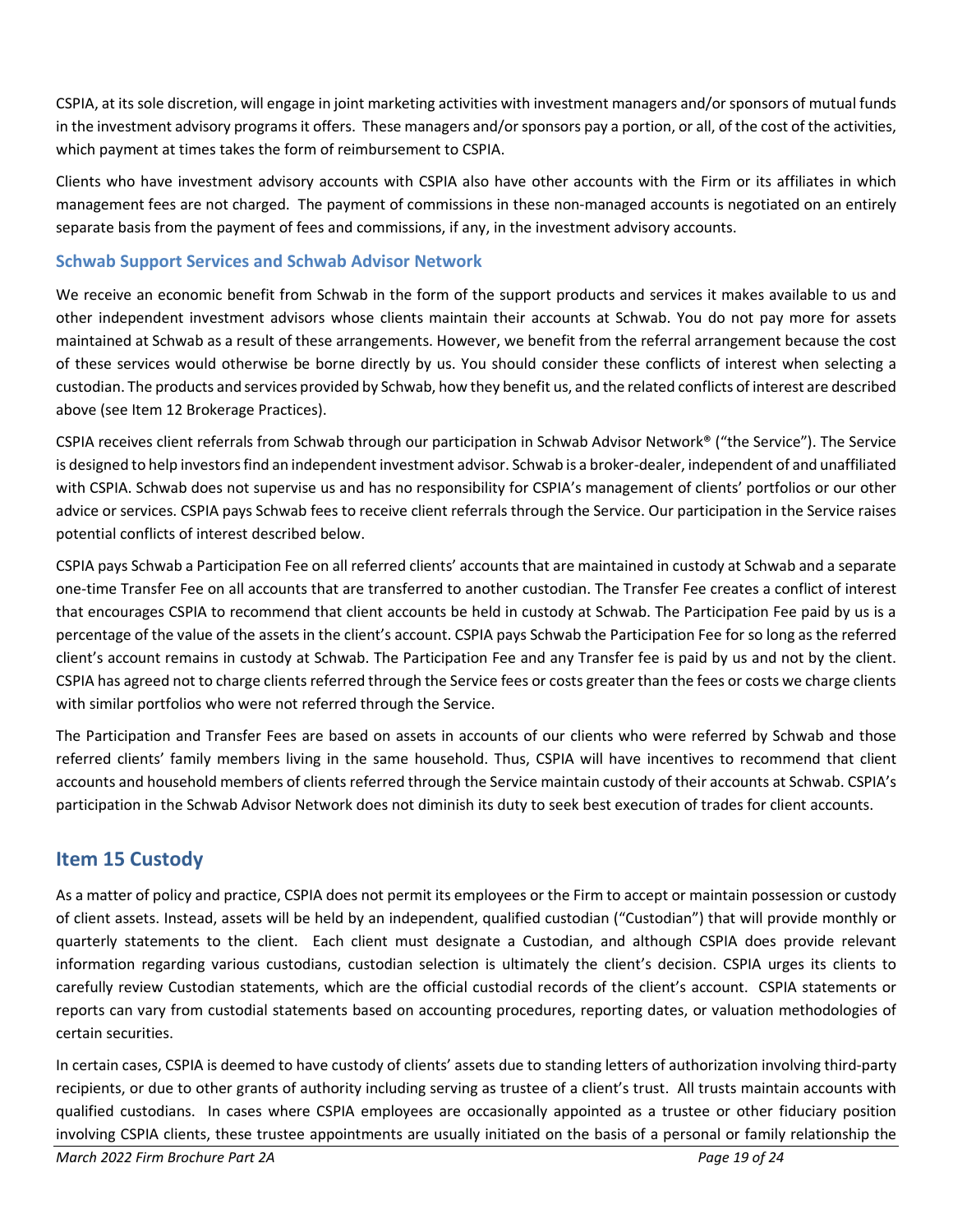client has with the employee, rather than that employee's employment with the Firm. In such cases, CSPIA would not be deemed to have custody. This is especially true where an outside third-party co-trustee serves alongside the CSPIA employee.

CSPIA gives instructions to the Custodian with respect to all investment decisions regarding the assets, and the Custodian is authorized and directed to effect transactions, deliver securities, make payments, and otherwise take such actions we direct. For non-discretionary accounts, we generally request documentation from you that such instructions are authorized.

### <span id="page-19-0"></span>**Item 16 Investment Discretion**

The client generally grants discretionary authority to CSPIA by signing the CSPIA Investment Advisory Agreement. We will have full discretionary power to supervise and direct the investments in these accounts, as long as the accounts have the same client registration, based on your Investment Policy Statement and any other written investment guidelines or restrictions you have provided to us.

### <span id="page-19-1"></span>**Item 17 Voting Client Securities**

CSPIA acknowledges it has a fiduciary obligation to its clients that requires it to monitor corporate events and vote client proxies in cases where clients have assigned that responsibility to the Firm. CSPIA can vote proxies for securities over which it maintains discretionary authority consistent with its proxy voting policy. We have adopted policies and procedures reasonably designed to ensure proxies are voted in clients' and shareholders' best interests, and reasonably consistent with, wherever possible, enhancing long-term shareholder value and leading corporate governance practices. CSPIA has retained the services of Broadridge ProxyEdge ("ProxyEdge") to vote securities on its behalf. ProxyEdge provides its Proxy Policies and Insights (or PPI) product. PPI uses data driven voting guidelines, also called the Shareholder Value Template, derived from publicly disclosed vote records of top fund families with the goal of maximizing shareholder value. Finally, Adviser recognizes that it (i) has a fiduciary responsibility under the Employee Retirement Income Securities Act (ERISA) to vote proxies prudently and solely in the best interests of plan participants and beneficiaries and (ii) will vote proxies in the best interest of the client (non-ERISA) when directed.

### **Proxy Voting Guidelines**

Generally, where the disclosed vote records align, routine and/or non-controversial, corporate governance issues are normally voted with management; this would include the approval of independent auditors for example. Occasionally, ProxyEdge votes against management's proposal on a particular issue; such issues would generally be those deemed likely to reduce shareholder control over management, entrench management at the expense of shareholders, or in some way diminish shareholders' present or future value. CSPIA generally believes that voting proxies in a manner that is favorable to a business's long-term performance and valuation is in its clients' best interests. However, a uniform voting policy is sometimes not in the best interest of all clients. CSPIA applies the ProxyEdge standard guidelines to most clients but will utilize alternate policy guidelines to meet specific requirements where appropriate. From time to time, we will receive and act upon the client's specific instructions regarding proxy proposals. However, such requests must be received in writing no later than 30 days in advance of the proxy voting deadline. CSPIA reserves the right to vote against any proposals motivated by political, ethical or social concerns. A complete summary of the ProxyEdge voting guidelines, the Shareholder Value Template, can be requested by contacting us.

### **Conflicts of Interest**

Occasions arise during the voting process in which the best interests of the clients or shareholders conflict with our interests. Examples of conflicts of interest generally include (i) business relationships where CSPIA has a substantial business relationship with, or is actively soliciting business from, a company soliciting proxies and (ii) personal or family relationships whereby an employee of CSPIA has a family member or other personal relationship that is affiliated with a company soliciting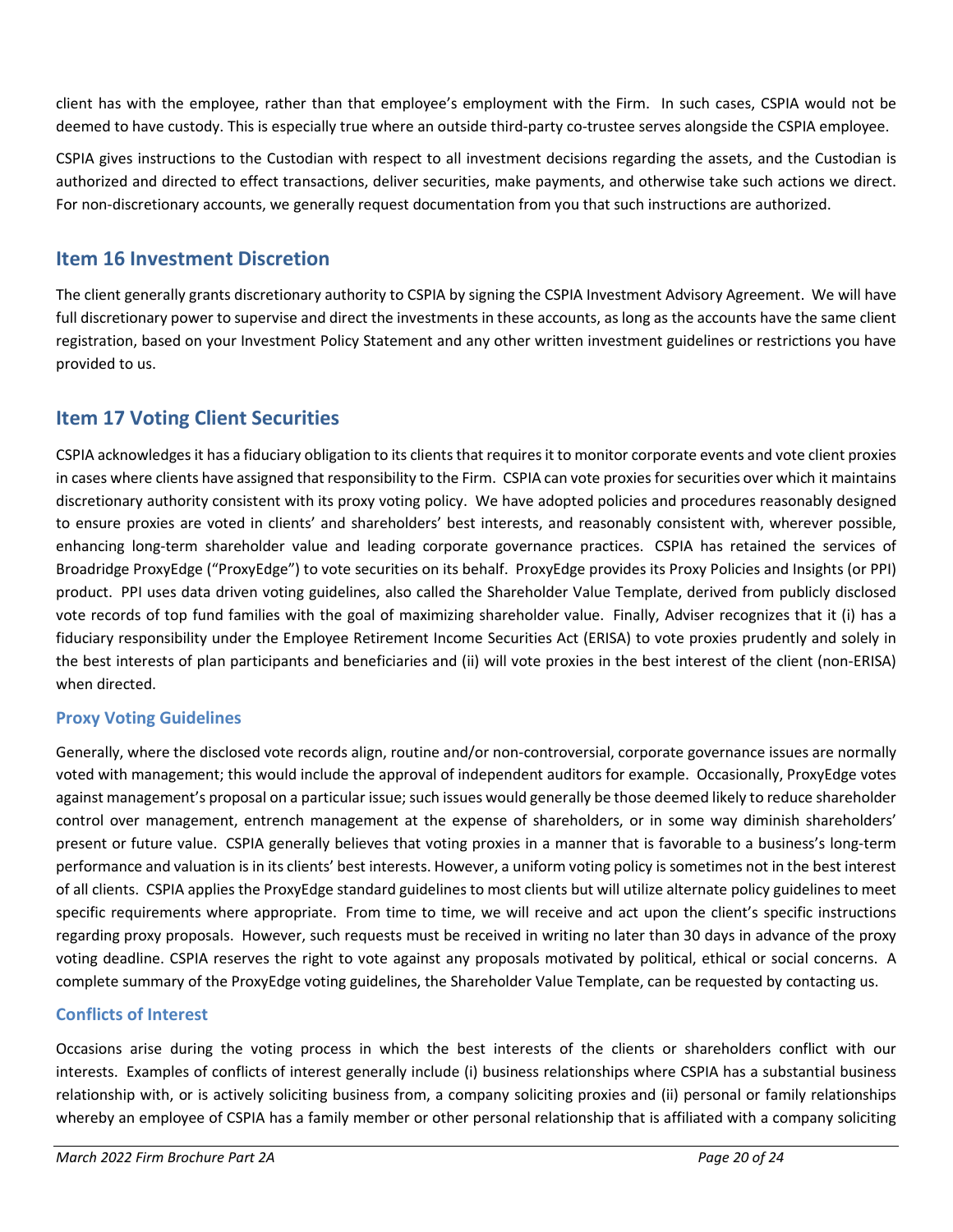proxies, such as a spouse who serves as a director of a public company. A potential conflict occurs if a substantial business relationship exists with a proponent or opponent of a particular initiative. If we determine that a material conflict of interest exists, CSPIA will instruct ProxyEdge to vote using its standard policy guidelines which are derived independently from CSPIA.

### **Proxy Voting Process**

• Upon timely receipt of proxy materials, ProxyEdge will automatically release vote instructions on a client's behalf as soon as analysis is completed. CSPIA retains authority to override the votes (before cut-off date) if we disagree with the vote recommendation.

• The Proxy Coordinator or their delegate at CSPIA (employees at the Firm responsible for administration and oversight of proxy voting) will monitor the voting process at ProxyEdge via the Broadridge ProxyEdge proxy voting portal (ProxyEdge's online voting platform). Records of which accounts are voted, how accounts are voted, and how many shares are voted are kept electronically with ProxyEdge.

• For proxies not received by ProxyEdge, CSPIA and ProxyEdge will make a best effort attempt to receive ballots from the client's custodian prior to the vote cut-off date.

• CSPIA, through its Proxy Coordinator or delegates, is responsible for account maintenance – opening and closing of accounts, transmission of holdings and account environment monitoring.

• The Proxy Coordinator will keep abreast of any critical or exceptional events, or events qualifying as a conflict of interest, via the ProxyEdge portal and email.

• Investment teams should keep the Proxy Coordinator and delegates informed of material issues affecting pending or upcoming proxy votes. If the Proxy Coordinator or delegates become aware of additional information that would reasonably be expected to affect CSPIA's vote, then this information should be considered prior to voting.

• Adviser has the ability to override ProxyEdge vote instructions and will do so if believed to be in the best interest of the client. All changes are documented and coordinated between the Proxy Coordinator and the Portfolio Manager and/or Research Analyst if applicable. Changes generally occur as a result of CSPIA's communication with issuer management regarding matters pertaining to securities held when the issuer questions or disputes the ProxyEdge voting guidelines. All proxies are voted solely in the best interest of clients on a best-efforts basis.

### **Practical Limitations Related to Proxy Voting**

While CSPIA makes a best effort to vote proxies, in certain circumstances it will be impractical or impossible for us to do so. Identifiable circumstances include:

• Limited Value. Where CSPIA has concluded that to do so would have no identifiable economic benefit to the client or shareholder.

• Unjustifiable Cost. When the costs of or disadvantages resulting from voting, in our judgment, outweigh the economic benefits of voting.

• Securities Lending. If securities are on loan at the record date, the client lending the security cannot vote the proxy. Because CSPIA generally is not aware of when a security is on loan, it will not have the opportunity to recall the security prior to the record date.

• Failure to Receive Proxy Statements. CSPIA is sometimes not be able to vote proxies in connection with certain holdings, most frequently for foreign securities, if it does not receive the account's proxy statement in time to vote the proxy.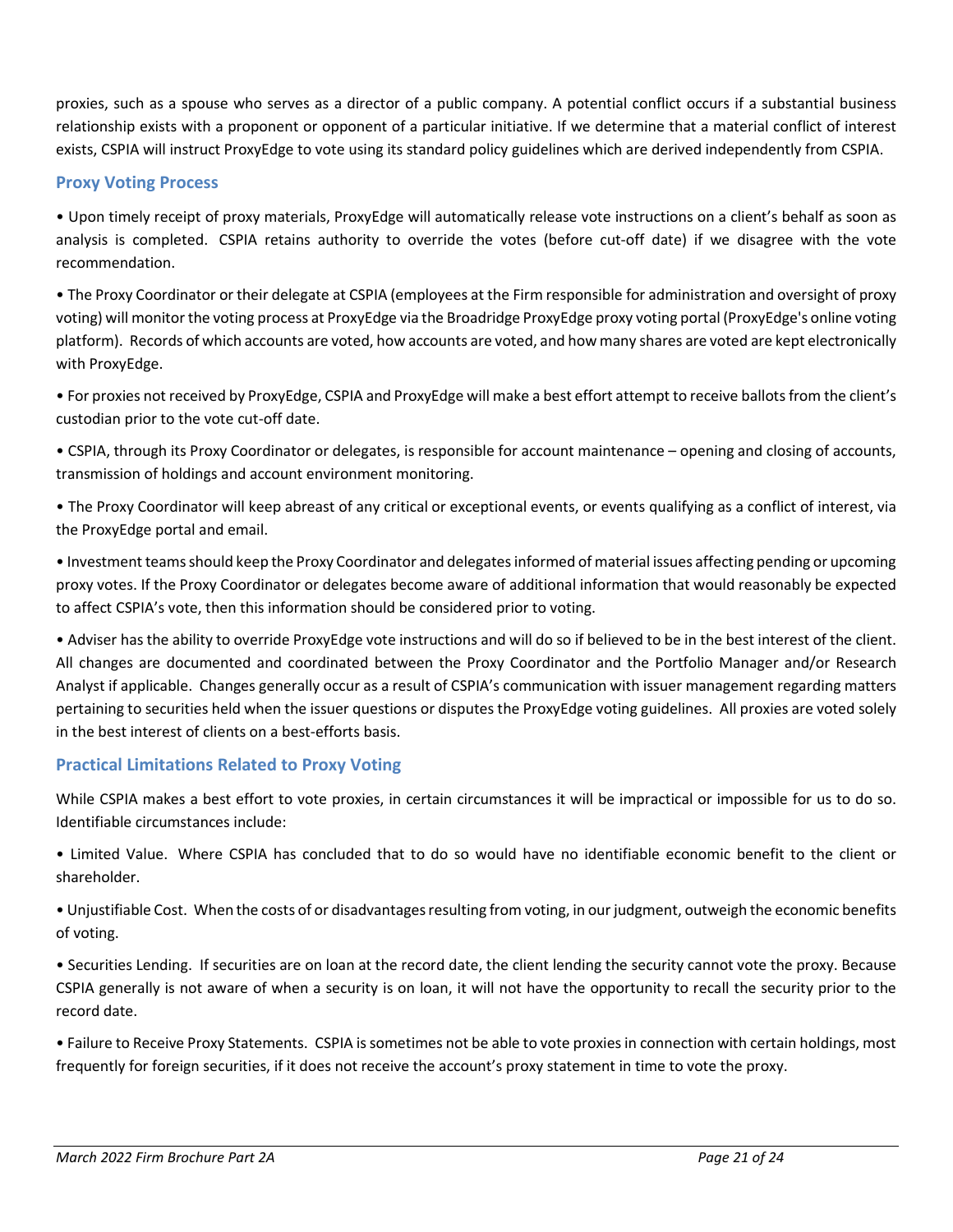#### **Proxy Voting Records and Reports**

The proxy information is maintained by ProxyEdge on our behalf and includes the following: (i) name of the issuer; (ii) the exchange ticker symbol; (iii) the shareholder meeting date; (iv) a brief description of the matter brought to vote; (v) whether the proposal was submitted by management or a shareholder; (vi) how the proxy was voted (for, against, abstained); (vii) whether the proxy was voted for or against management; and (viii) documentation materials to make the decision. CSPIA's Proxy Coordinator coordinates retrieval and report production as required or requested.

A copy of how CSPIA voted on securities held in a client's account is available free of charge upon request. A complete copy of CSPIA's Proxy Policy will be provided to any current or prospective client upon request. In some instances, clients of CSPIA have reserved the right to vote their own proxies. In such cases, CSPIA does not have the authority to vote on the client's behalf, and arrangements should be made by the client to have the custodian and/or transfer agent deliver the proxy solicitations directly to them.

### <span id="page-21-0"></span>**Item 18 Financial Information**

Registered investment advisers are required in this item to provide you with certain financial information or disclosures about their financial condition. CSPIA has no financial commitment that impairs its ability to meet contractual and fiduciary commitments to clients and has not been the subject of a bankruptcy proceeding.

### <span id="page-21-1"></span>**Item 19 Other Information: Privacy Policy**

#### **Privacy Statement**

### **FACTS WHAT DOES CARY STREET PARTNERS DO WITH YOUR PERSONAL INFORMATION?**

| Why?  | Financial companies choose how they share your personal information. Federal laws, and certain state privacy laws, give<br>consumers the right to limit some but not all sharing. Federal law also requires us to tell you how we collect, share, and protect<br>your personal information. Please read this notice carefully to understand what we do.                                                                                                                                                                                                                                                                                                                                                                                                                                                                                                                                                                                                                                                                                                                                                                                                                                                                                                                                                |
|-------|--------------------------------------------------------------------------------------------------------------------------------------------------------------------------------------------------------------------------------------------------------------------------------------------------------------------------------------------------------------------------------------------------------------------------------------------------------------------------------------------------------------------------------------------------------------------------------------------------------------------------------------------------------------------------------------------------------------------------------------------------------------------------------------------------------------------------------------------------------------------------------------------------------------------------------------------------------------------------------------------------------------------------------------------------------------------------------------------------------------------------------------------------------------------------------------------------------------------------------------------------------------------------------------------------------|
| What? | To help the government fight the funding of terrorism and money laundering activities, federal law requires all financial<br>institutions to obtain, verify, and record information that identifies each person who opens an account. What this means for you:<br>when you open an account, we will ask for your name, address, date of birth, and other information that will allow us to identify<br>you. We may also ask to see your driver's license or other identifying documents. The types of personal information we collect<br>and share depend on the product(s) or service(s) you have with us. This information can include:<br>• Your account opening documentation, applications or other forms, which include name, address, phone number, social<br>security number and date of birth.<br>• Your potential or actual transactions with our affiliates, others or us.<br>• Information, such as credit history or employment status, from non-affiliated third parties.<br>• Information for special services offered by a third party, such as bill payment requests.<br>• For Investment Banking engagements, information we receive from you and your directors, officers, employees and agents<br>about your business including its finances, technology, processes and customers. |
| How?  | All financial companies need to share customers' personal information to run their everyday business. In the section below, we<br>list the reasons financial companies can share their customers' personal information; the reasons Cary Street Partners chooses to<br>share and whether you can limit this sharing.                                                                                                                                                                                                                                                                                                                                                                                                                                                                                                                                                                                                                                                                                                                                                                                                                                                                                                                                                                                   |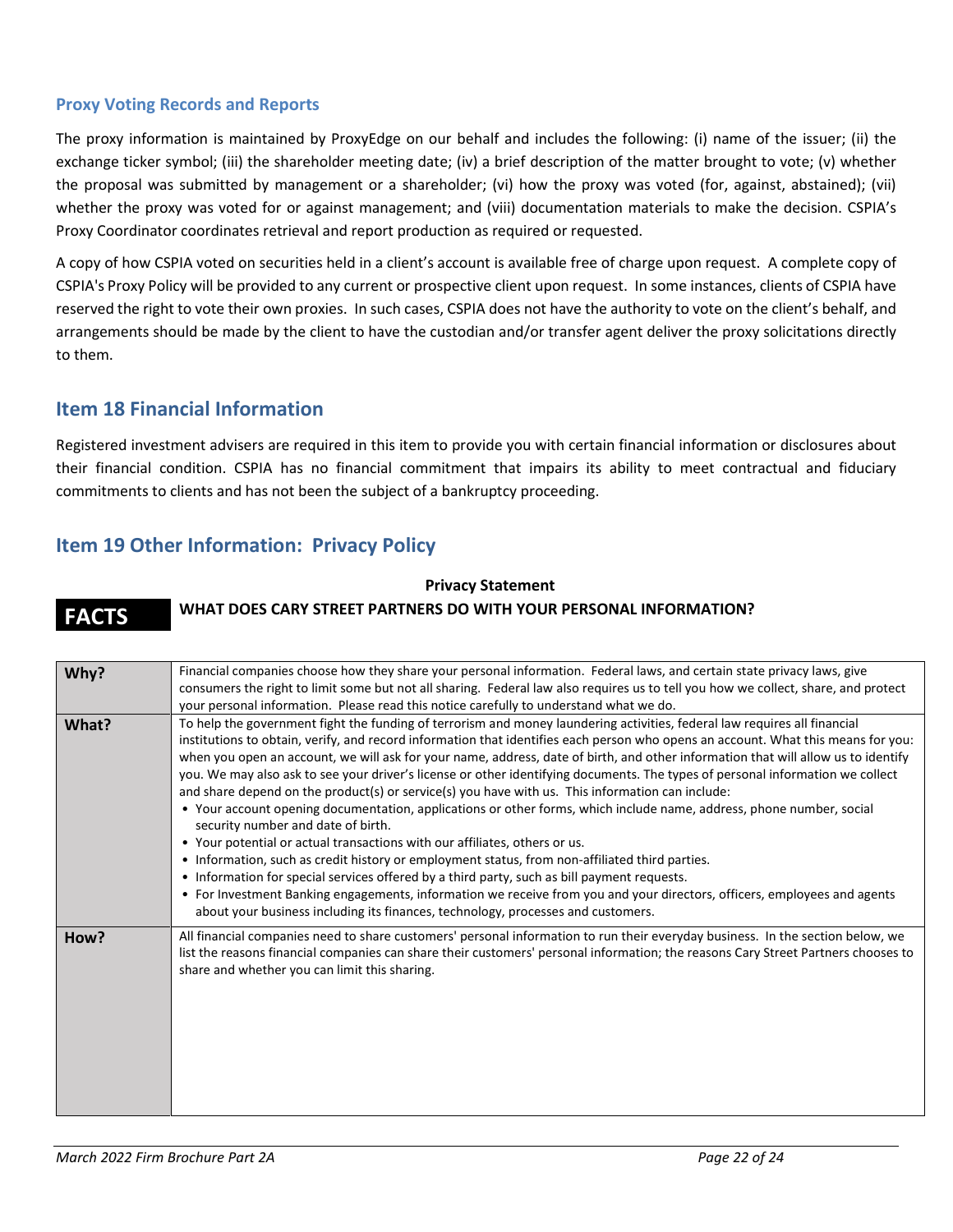| Reasons we can share your personal                                                                                                                                                                                               |                                                                                                                                                                                                                                                                                                                                                                                                                                                                                                                                              |                             |
|----------------------------------------------------------------------------------------------------------------------------------------------------------------------------------------------------------------------------------|----------------------------------------------------------------------------------------------------------------------------------------------------------------------------------------------------------------------------------------------------------------------------------------------------------------------------------------------------------------------------------------------------------------------------------------------------------------------------------------------------------------------------------------------|-----------------------------|
| information                                                                                                                                                                                                                      | Does Cary Street Partners share?                                                                                                                                                                                                                                                                                                                                                                                                                                                                                                             | Can you limit this sharing? |
| For our everyday business purposes - such as<br>to process your transactions, maintain your<br>account(s), respond to court orders, audits,<br>regulatory examinations, and legal<br>investigations, or report to credit bureaus | yes                                                                                                                                                                                                                                                                                                                                                                                                                                                                                                                                          | no                          |
| For our marketing purposes - to offer our<br>products and services to you                                                                                                                                                        | yes                                                                                                                                                                                                                                                                                                                                                                                                                                                                                                                                          | no                          |
| For joint marketing with other financial<br>companies                                                                                                                                                                            | yes                                                                                                                                                                                                                                                                                                                                                                                                                                                                                                                                          | yes                         |
| For our affiliates' everyday business purposes<br>- information about your transactions and<br>experiences                                                                                                                       | yes                                                                                                                                                                                                                                                                                                                                                                                                                                                                                                                                          | no                          |
| For our affiliates' everyday business purposes<br>- information about your credit worthiness                                                                                                                                     | yes                                                                                                                                                                                                                                                                                                                                                                                                                                                                                                                                          | yes                         |
| For our affiliates to market to you                                                                                                                                                                                              | yes                                                                                                                                                                                                                                                                                                                                                                                                                                                                                                                                          | yes                         |
| For nonaffiliates to market to you                                                                                                                                                                                               | yes, in limited circumstances*                                                                                                                                                                                                                                                                                                                                                                                                                                                                                                               | see note*                   |
| To limit our sharing or to request<br>additional information regarding<br>our privacy policies                                                                                                                                   | • Contact your Financial Advisor by telephone or in-person.<br>• Mail or email page 2 of this form using the addresses provided.<br>• Opt-out through email notification at info@carystreetpartners.com<br>Please note:<br>If you are a new customer, we can begin sharing your information for non-business purposes 30 days<br>from the date we sent this notice. When you are no longer our customer, we continue to share your<br>information as described in this notice. However, you can contact us at any time to limit our sharing. |                             |
|                                                                                                                                                                                                                                  |                                                                                                                                                                                                                                                                                                                                                                                                                                                                                                                                              |                             |
| <b>Questions?</b>                                                                                                                                                                                                                | Contact your Financial Advisor or info@carystreetpartners.com                                                                                                                                                                                                                                                                                                                                                                                                                                                                                |                             |

\*Should your Financial Advisor resign from the firm under the "Broker Protocol," we will share your name, address, phone number, account title and email address with the new firm. We may also share information in limited cases for joint marketing or events. Otherwise, we do not share data with nonaffiliates.

#### **Mail-in Form**

**Leave Blank OR** if you have a joint account, your choice(s) will apply to everyone on your account unless you mark below: apply my choices only to me

Mark any/all updates you want to limit:

\_\_\_\_ Do not share information about my credit worthiness with your affiliates for their everyday business purposes.

\_\_\_\_ Do not allow your affiliates or nonaffiliates to use my personal information to market to me.

| Name                          |  |                                                                                                                                                    | Mail to:<br><b>Cary Street Partners</b>                                                        |
|-------------------------------|--|----------------------------------------------------------------------------------------------------------------------------------------------------|------------------------------------------------------------------------------------------------|
| <b>Address</b>                |  |                                                                                                                                                    | <b>Operations - Privacy</b>                                                                    |
| City, State, Zip              |  |                                                                                                                                                    | 901 East Byrd Street<br><b>Suite 1001</b><br>Richmond, VA 23219                                |
| Account # (last 4<br>digits)  |  |                                                                                                                                                    | Email to:                                                                                      |
| <b>Advisor Name</b>           |  |                                                                                                                                                    | info@carystreetpartners.com                                                                    |
| Who we are                    |  |                                                                                                                                                    |                                                                                                |
| Who is providing this notice? |  | Cary Street Partners - Cary Street Partners is the trade name used by Cary Street Partners LLC,<br>Management LLC, registered investment advisers. | Member FINRA/SIPC; Cary Street Partners Investment Advisory LLC and Cary Street Partners Asset |